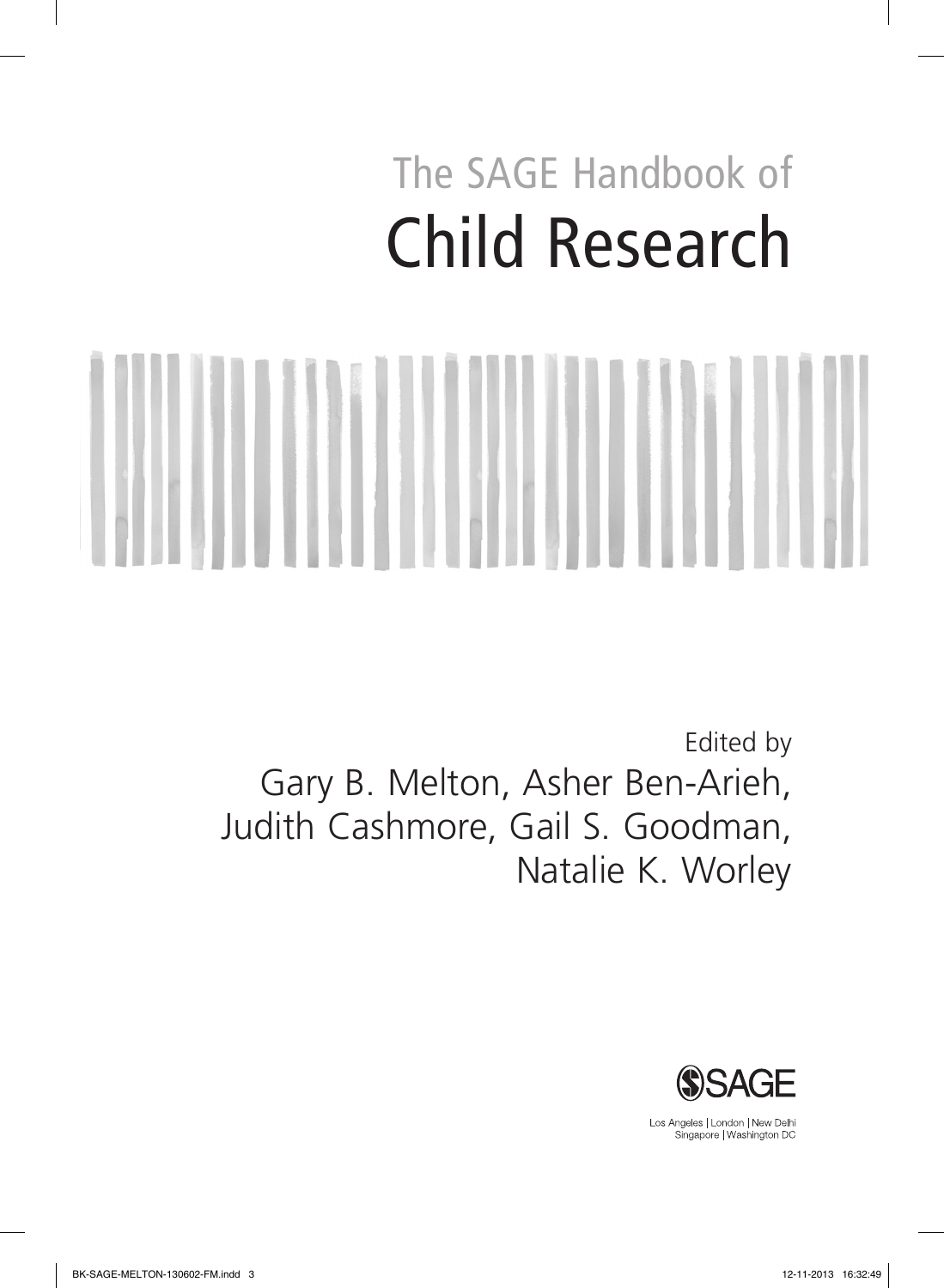# 1 27

## Adults' Memories of Their Own Childhoods

David B. Pillemer and Ryan A. Dickson

#### INTRODUCTION

Research examining adults' recollections of their own childhoods has a long history, dating back to the late 1800s (see, for example, Miles, 1895). Clinical interest burgeoned with Freud's 100-year-old discovery of the phenomenon of infantile amnesia: 'What I have in mind is the peculiar amnesia which, in the case of most people, though by no means all, hides the earliest beginnings of their childhood up to their sixth or eighth year' (1905/1953: 174). Freud attributed the inaccessibility of early memories to the blockading force of repression. Adler (1937) emphasized instead the psychological importance of long-lasting early memories, and researchers continue to explore the special meanings of earliest recollections (Barrett, 1980; Saunders and Norcross, 1988; Sutin and Robins, 2005).

In contrast to Freudian and Adlerian explanations for the absence or persistence of childhood memories, research psychologists have long favoured accounts that focus on developmental changes in memory organization and function (see, for example, Piaget, 1962; Waldfogel, 1948). Previous reviews have identified and contrasted alternative

explanations for infantile amnesia (Fivush and Nelson, 2004; Howe and Courage, 1993; Nelson, 1993; Newcombe, Lloyd and Ratliff, 2007; Pillemer, 1998b; Pillemer and White, 1989; Wang, 2003; White and Pillemer, 1979). Proposed causal factors include developmental changes in language, cognitive abilities, self-concept, the quality of parent– child social interaction, and neurological maturation. A shared premise is that early childhood memories are not encoded in a fashion that facilitates their voluntary narrative recall in adulthood. Accordingly, researchers frequently use the indirect strategy of examining qualities of children's memory processes and extrapolating to adults' long-term autobiographical memory failures (see, for example, Fivush and Nelson, 2004; Pillemer and White, 1989; Richardson and Hayne, 2007).

This chapter presents a synthesis of research and theory on adults' memories of childhood. First, we examine memories of early childhood. We look at reported ages of the earliest childhood memory and also at age distributions of childhood memories provided in response to various types of memory prompts. As part of this analysis, we address the issue of memory accuracy and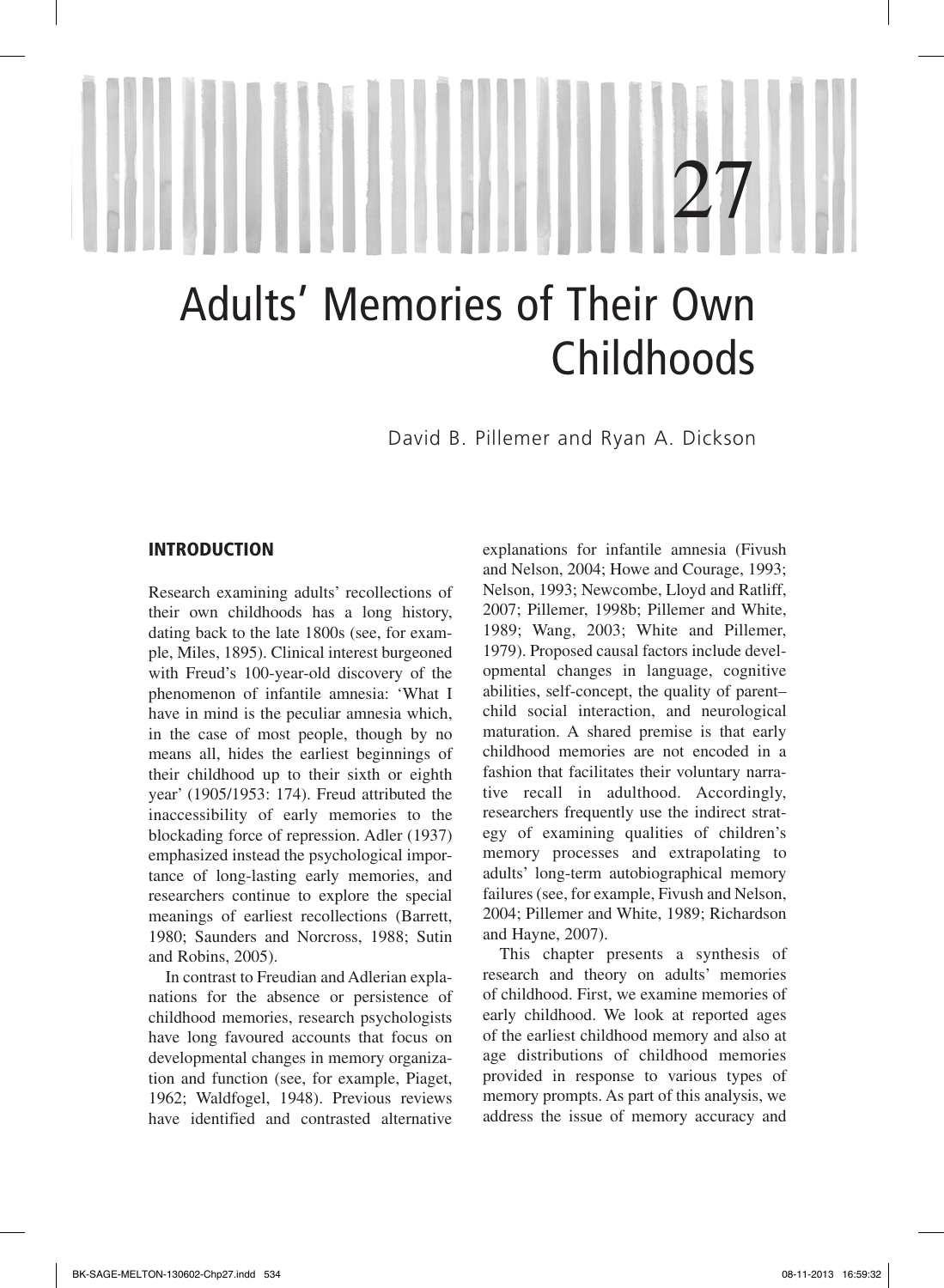consistency. We also explore emotional content, focusing on the balance of positive and negative themes. We conclude this section with a methodological analysis and critique. Second, we examine individual and group differences in early childhood memories, with a primary focus on the effects of culture and gender. Third, we examine adults' memories of middle childhood and early adolescence. In contrast to the theoretical importance placed upon memories of early childhood, and the voluminous research literature on this topic, recall of personal events occurring later in childhood has been the focus of study only infrequently. We outline reasons for this relative neglect, and we suggest ways to address it. We conclude by exploring implications for research on childhood.

Our analytical approach differs somewhat from the theoretical and methodological perspectives taken by other contributors to this volume. Like many other memory development researchers, our analysis focuses primarily on the accessibility, persistence, accuracy, and consistency of early childhood memories. We do not focus on what can be learned about the subjective and objective experience of childhood from adults' memory reports. For example, a largely unanswered question is how adults' and children's retrospective reports of comparable childhood events might differ based on cognitive and socio-emotional factors. If adults' memories of childhood are distorted, then our understanding of children's everyday lives based on adults' reports may be similarly biased. On the other hand, some aspects of early experience may be revealed more clearly or persuasively in adults' reports than in those provided by children themselves, given that adults have better verbal skills, greater reflective ability, and a broader and deeper perspective on the meaning of events and their long-term consequences. Future research should explore if and how adults' recollections of childhood can contribute to a fuller understanding of the cognitive, social, and emotional world of the child.

### ADULTS' MEMORIES OF EARLY CHILDHOOD

Researchers have elicited early childhood memories in three principal ways (Pillemer, 1998b): (a) by asking participants to report and date their earliest childhood memory; (b) by asking participants to report multiple early childhood memories; and (c) by using memory prompts for specific early childhood events with known dates of occurrence.

#### *The earliest childhood memory*

The oldest and most common research strategy for determining the starting point for autobiographical recall involves administering questionnaires to adults and asking them to describe and date their earliest childhood recollection. Although memory probes are for the most part open-ended and non-directive, and participants provide their own subjective estimate of their age at the time of the remembered episode, study results have been consistent over the years. Dudycha and Dudycha (1941) reviewed a number of studies published from the 1890s through the 1930s and concluded that 'the earliest remembered experience for most people dates back to their third or fourth year'(673). Results of recent studies are strikingly consistent with these earlier estimates. We have identified 26 studies that used a questionnaire methodology to elicit the earliest childhood memory from adults (see Table 27.1). These studies produced 49 separate estimates of the age of the earliest memory. The distribution of mean ages from these studies is presented in Figure 27.1. The average age of the earliest memory almost always occurs at 3 or 4 years, with an unweighted mean age across the 49 samples of 3.69 years. As is apparent in Table 27.1, some of the variation in age estimates within and across studies is attributable to the effects of culture, which we discuss later in this chapter.

Does the consistent pattern of mean age estimates allow us to confidently set a lower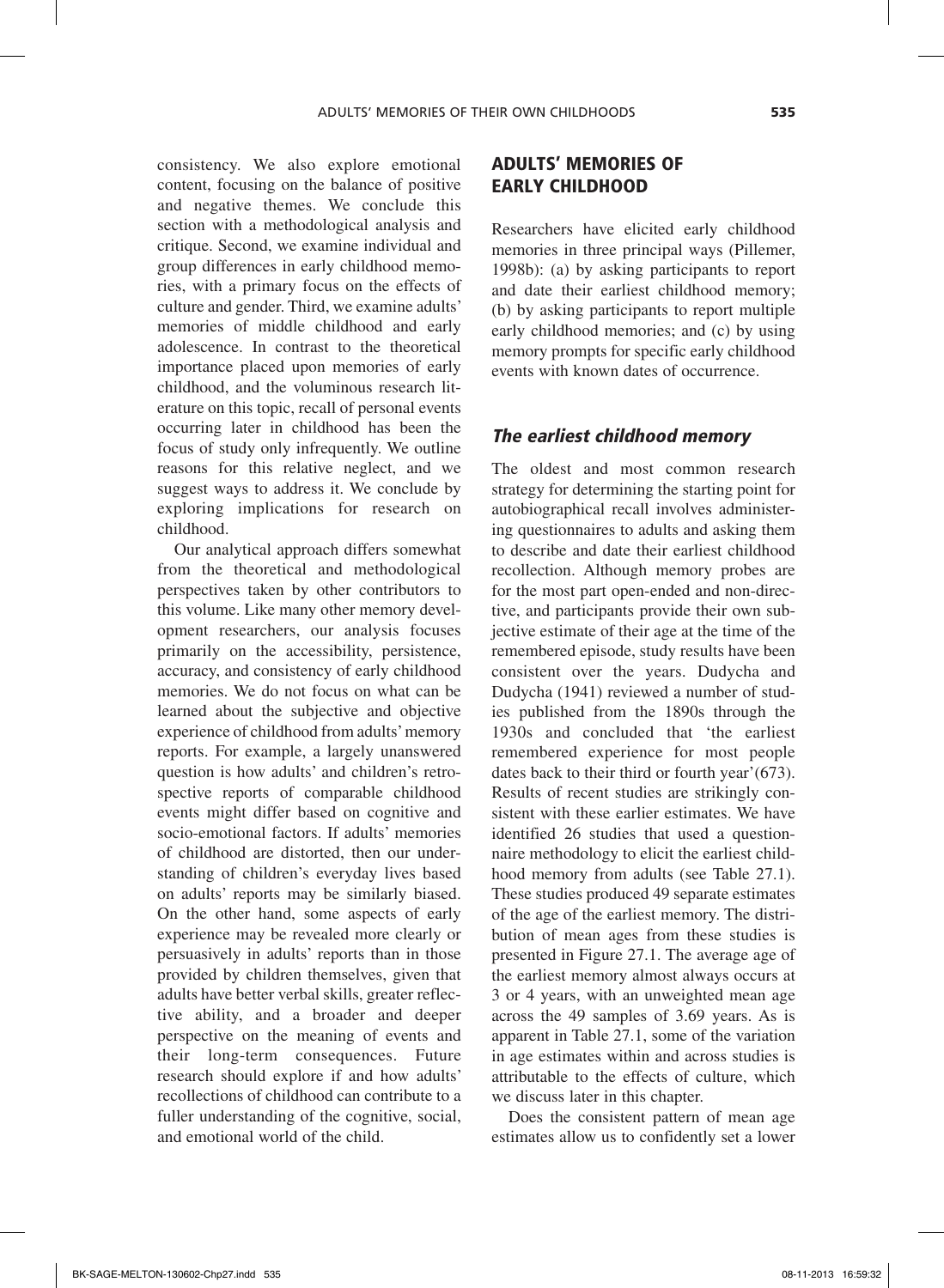| Study                                      | Sample characteristics | Ν                 | Mean age |
|--------------------------------------------|------------------------|-------------------|----------|
| Bruce et al. (2005)                        |                        |                   |          |
| Experiment 1 (Remember earliest)           |                        | 112               | 4.22     |
| Experiment 2 (Remember earliest)           |                        | 129               | 4.36     |
| Dudycha & Dudycha (1933a) <sup>1</sup>     |                        | 200               | 3.71     |
| Dudycha & Dudycha (1933b) <sup>1</sup>     |                        | 233               | 3.58     |
| Gur-Yaish & Wang (2006)                    | Israeli                | 83                | 4.15     |
| Hankoff (1987)                             | Male criminal          | 32                | 4.37     |
|                                            | Male control           | 50                | 3.75     |
| Harpaz-Rotem & Hirst (2005)                | Israeli adult          |                   |          |
| <b>Experiment 1</b>                        | Kibbutz                | 103               | 4.15     |
|                                            | Non-kibbutz            | 104               | 3.08     |
| Howes, Siegel, & Brown (1993) <sup>2</sup> |                        | ~100              |          |
|                                            | Male                   | $\qquad \qquad -$ | 3.40     |
|                                            | Female                 |                   | 3.07     |
| Jack & Hayne (2007)                        |                        |                   |          |
| Uncued earliest condition                  |                        | 40                | 3.92     |
| Kihlstrom & Harackiewicz (1982)            |                        | 164               | 3.24     |
| MacDonald, Uesiliana, & Hayne (2000)       |                        |                   |          |
| <b>Experiment 1</b>                        | New Zealand European   | 32                | 3.57     |
|                                            | New Zealand Maori      | 32                | 2.72     |
|                                            | New Zealand Asian      | 32                | 4.82     |
| <b>Experiment 2</b>                        | New Zealand Asian      |                   |          |
|                                            | Male                   | 16                | 3.30     |
|                                            | Female                 | 16                | 4.51     |
| Matsumoto & Stanny (2006)                  | Japanese bilingual     | 18                | 3.20     |
|                                            | US monolingual         | 15                | 4.00     |
| Miles (1895)                               | Female                 | 89                | 3.04     |
| Mullen (1994)                              |                        |                   |          |
| <b>Experiment 1</b>                        | Asian                  | 24                | 3.94     |
|                                            | Caucasian              | 117               | 3.21     |
| <b>Experiment 2</b>                        | Asian                  | 35                | 3.71     |
|                                            | Caucasian              | 133               | 3.27     |
|                                            | Asian                  | 70                | 3.63     |
| <b>Experiment 3</b>                        | Caucasian              |                   |          |
|                                            |                        | 235               | 3.23     |
| Experiment 4 <sup>3</sup>                  | Korean                 | 41                | 4.63     |
| Potwin (1901)                              |                        | 100               |          |
|                                            | Male                   |                   | 4.40     |
|                                            | Female                 |                   | 3.01     |

Table 27.1 Mean age of earliest memory (in years) by study

*(Continued)*

I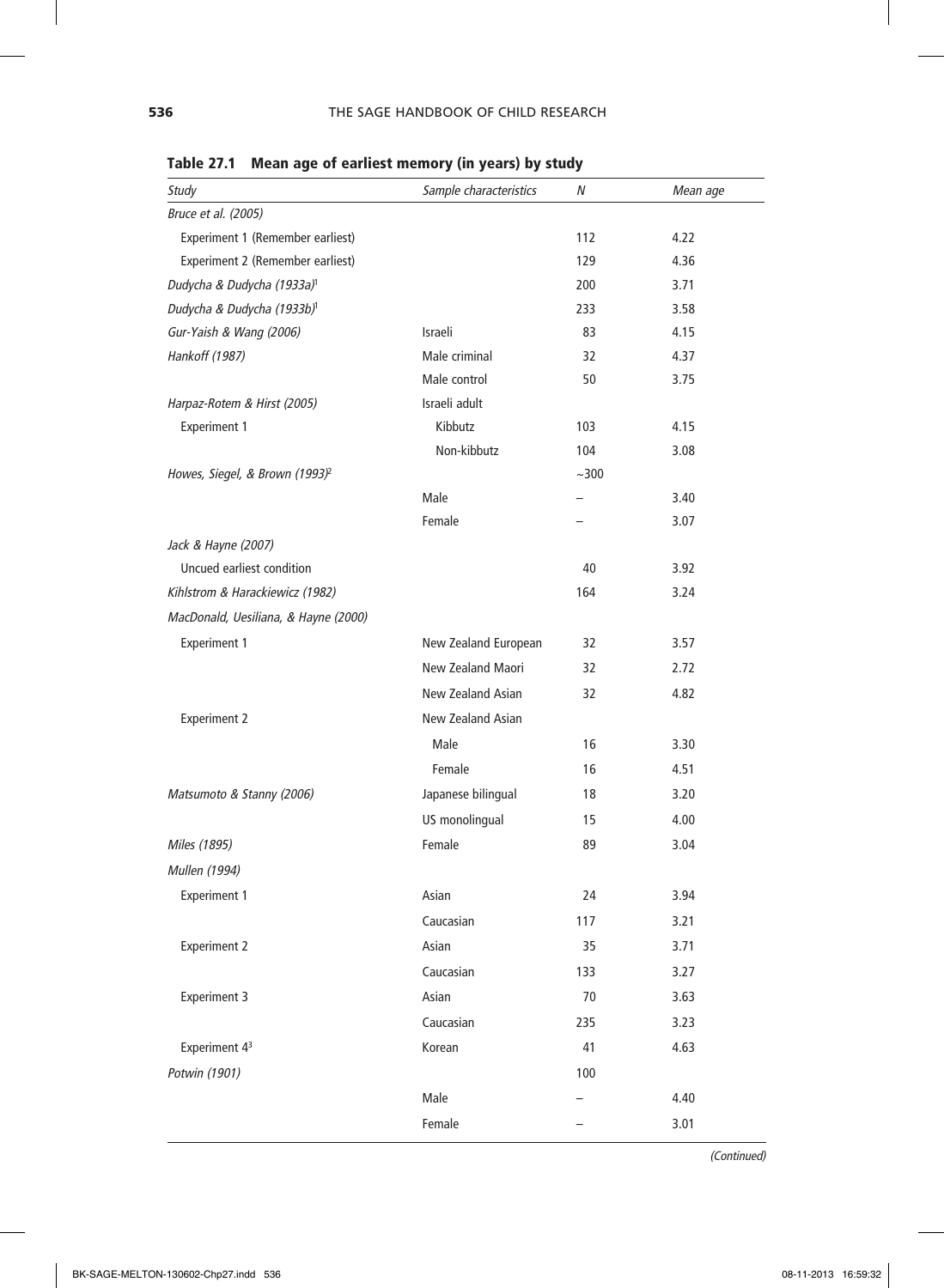| Study                                    | Sample characteristics | N    | Mean age |
|------------------------------------------|------------------------|------|----------|
| Rabbitt & McInnis (1988)                 | Older adult            |      |          |
|                                          | Low IQ                 | 70   | 4.79     |
|                                          | Medium IQ              | 228  | 3.88     |
|                                          | High IQ                | 79   | 3.14     |
| Rule (1983)                              | First born             | 27   | 3.77     |
|                                          | Later born             | 37   | 3.70     |
| Rule & Jarrell (1983)                    |                        | 66   | 3.70     |
| Saunders & Norcross (1988)               |                        | 184  | 3.83     |
| Spirrison & McCarley (2001)              |                        | 107  | 4.90     |
| Wang (2001)                              | Caucasian American     | 119  | 3.49     |
|                                          | Chinese                | 137  | 3.95     |
| Wang, Leichtman, & White (1998)          | Chinese                | 137  | 3.95     |
| Wang & Ross (2005) <sup>2</sup>          |                        |      |          |
| Experiment 1 (Control condition)         | Chinese                | ~145 | 3.34     |
|                                          | Asian                  | ~144 | 4.17     |
| Weigle & Bauer (2000) <sup>4</sup>       | Adult deaf             | 13   | 3.08     |
|                                          | Adult hearing          | 12   | 2.92     |
| West & Bauer (1999)                      |                        |      |          |
| <b>Experiment 1</b>                      | Female                 | 48   | 3.33     |
| <b>Experiment 2</b>                      | Male                   | 15   | 3.33     |
| Westman & Orellana (1996)                |                        |      |          |
| <b>Experiment 1</b>                      |                        | 53   | 3.10     |
| Westman, Westman, & Orellana (1996)      |                        |      |          |
| Experiment 1 (No modality cue condition) |                        | 66   | 3.30     |

#### Table 27.1 *(Continued)*

*Note:* All subjects were college or graduate students unless otherwise specified. Partial years reported as months were converted to a proportion of year. For example, 3 years 8½ months was converted to 3.71 years. Dashes indicate unknown values and tildes indicate estimates based on authors' descriptions.

<sup>1</sup> Memories from age 5 and above were excluded from original analyses.

2 Sample sizes were estimated from authors' descriptions.

<sup>3</sup> Included students and their spouses.

4 Adult hearing mean calculated excluding subject reporting birth memory.

boundary on personal memory? In practical settings, such as court proceedings, should we doubt the veracity of memories for events that occurred before age 3? Not necessarily. First, the age cut-off of approximately 3.5 years is based on *mean scores*, so that approximately one half of the reported events within any given study will occur at an earlier age. For example, Saunders and Norcross (1988) found that the age of the earliest memory ranged from 1 year to 9 years, and that 90 per cent of memories fell between 1.5 and 7 years. Second, it is unclear if participants are able to identify and accurately date their 'true' earliest memory in response to a single questionnaire item. Mullen (1994, Study 3) asked participants to identify ways that they estimated the age of their earliest memory, and some responses do not generate a great deal of confidence: guessing, just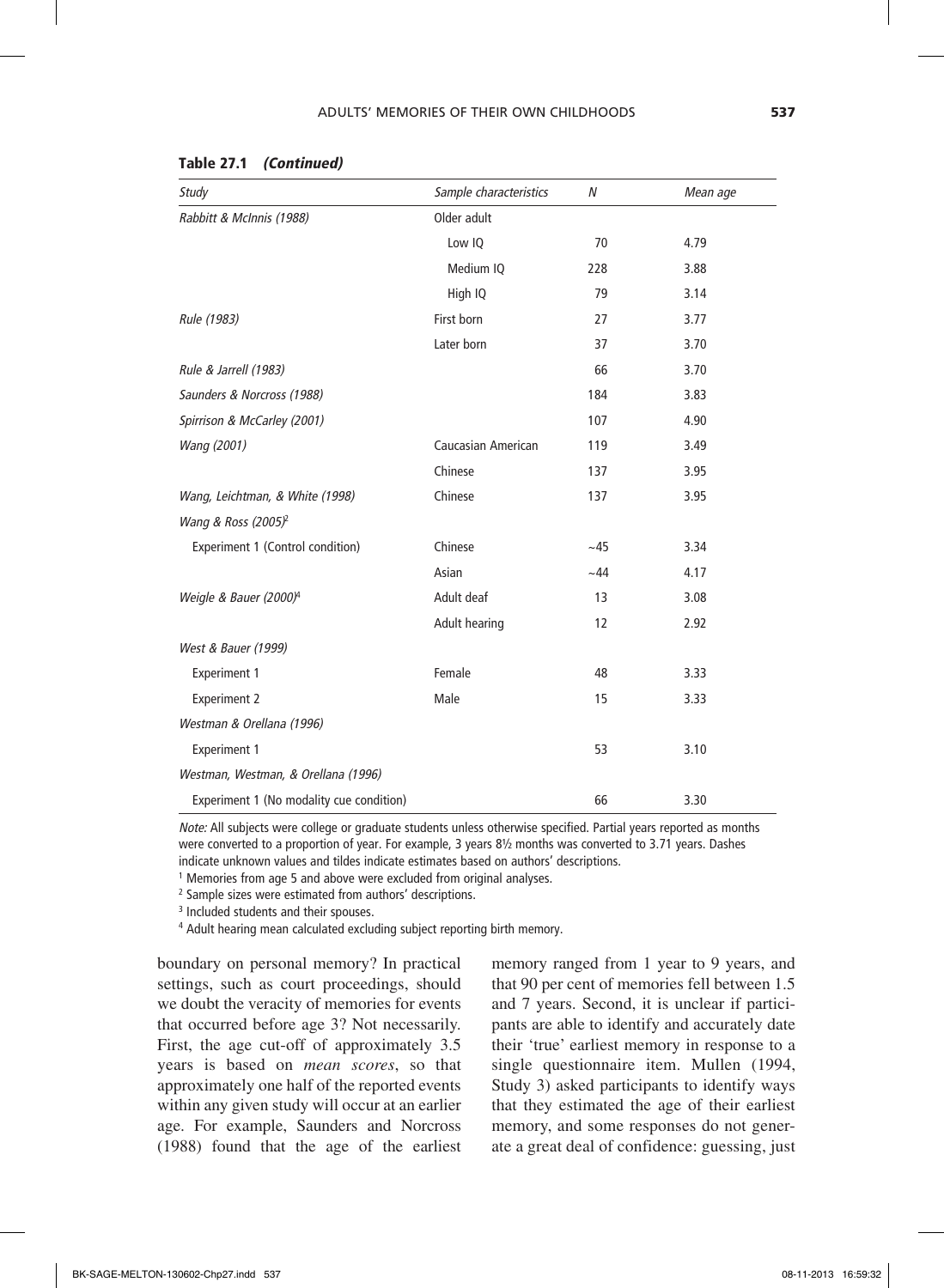

Figure 27.1 Mean age in years of the earliest memory (49 independent samples)

remembering, having an image of how they looked at the time, and linking the memory to a location preceding a family move. Accuracy of memory is addressed in a later section.

#### *Temporal distributions of childhood memories*

A second research strategy involves asking research participants to report multiple memories of their childhood or their entire lifetime and then examining the shape of the resulting age distributions. If childhood amnesia exists, very early memories should be scarcer than would be expected as a result of normal forgetting (Wetzler and Sweeney, 1986). Waldfogel (1948) was perhaps the first researcher to adopt this methodological strategy. College students were allotted 85 minutes to record all of their memories up to their eighth birthday. They then dated each memory to the nearest year of occurrence. Very few memories were identified as occurring before age 3, and the rate of increase in

memories accelerated for each year up to age 5, after which the rate of increase diminished. In other words, there is a notable under-representation of memories occurring before age 3 and an especially sharp yearto-year increase up to age 5.

Results of contemporary studies are consistent with Waldfogel's (1948) findings. Rubin (2000) synthesized data from multiple studies, including over 11,000 individual memories. He identified several general strategies for obtaining memories: exhaustive-search methods similar to the one used by Waldfogel (1948), word-cued methods in which memories are given in response to word prompts (Rubin, 1982), and interview methods (Thorne, 1995). The age distribution of memories from the combined studies demonstrates a scarcity of memories before age 3 (only 1.1 per cent of the memory total) and a rapid increase in the number of memories thereafter. The prototypical distribution is well illustrated by Rubin and Schulkind's (1997) analysis of memories provided by college students and older adults in response to word cues. Figure 27.2 displays a paucity of very early memories, a rapid increase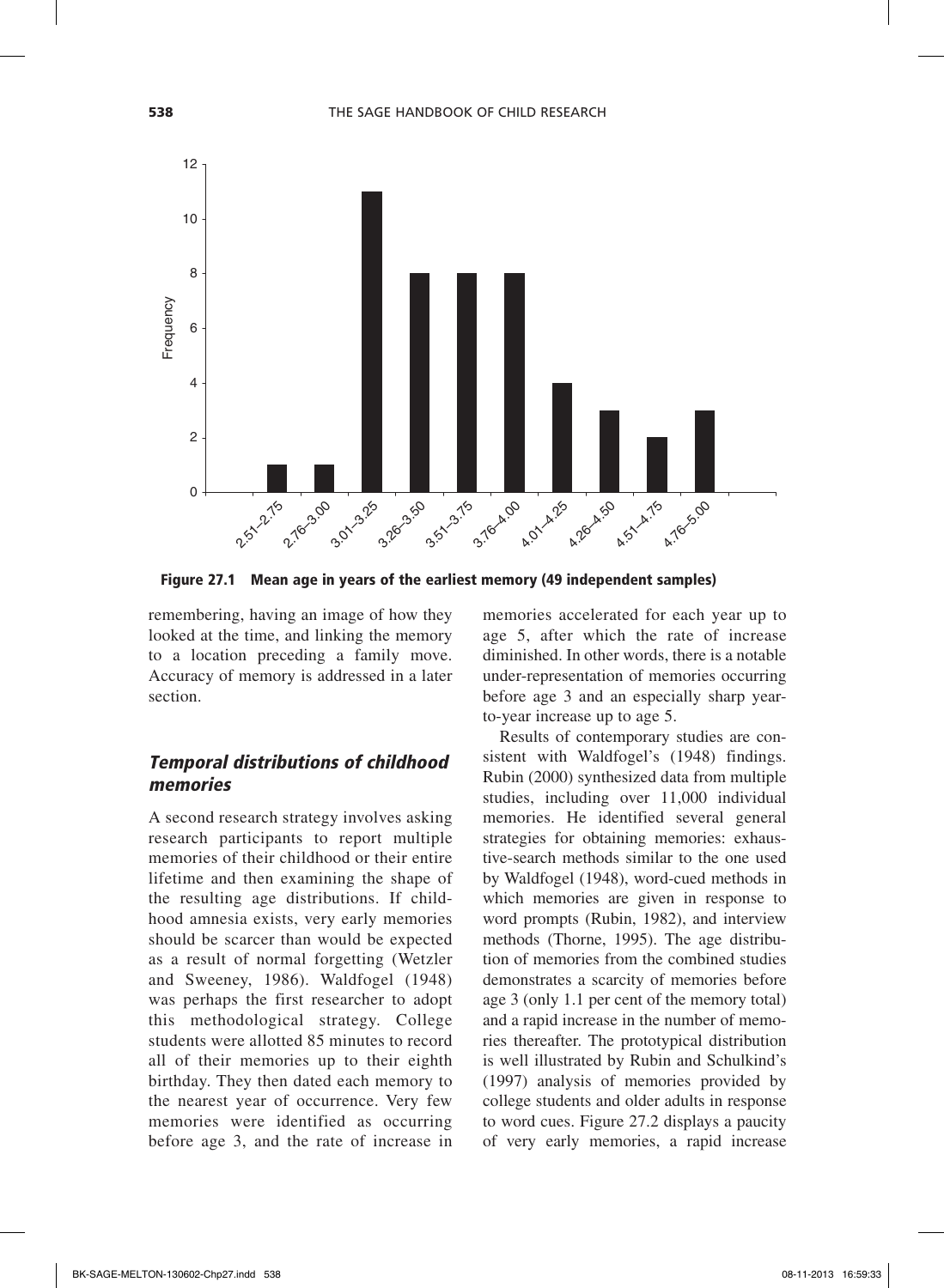

Figure 27.2 Distribution of word-cued autobiographical memories for the first 10 years of life

*Source:* From 'The Distribution of Important and Word-Cued Autobiographical Memories in 20-, 35-, and 70-Year-Old Adults', by D.C. Rubin and M.D. Schulkind, 1997, *Psychology and Aging*, *12*, p. 528. Copyright by the American Psychological Association. Reprinted with permission.

during the preschool years, and a levelling off after age 7.

#### *Memories of targeted childhood events*

A different strategy for pinpointing the beginnings of personal memory involves asking participants direct questions about particular past events with known dates of occurrence. Winograd and Killinger (1983) obtained memories of the 1963 assassination of President John Kennedy from adults who were between the ages of 1 and 7 years at the time of the shooting. Memory questions probed personal circumstances such as one's location and ongoing activity when receiving the tragic news. Using a lenient recall criterion, in which respondents had to answer only one memory question, the age drop-off was linear, with very few memories reported by participants who were younger than age 3 in 1963. Using a stricter recall criterion that required

answers to multiple questions, memories were scarce before age 4 and increased rapidly thereafter, with 50 per cent of participants producing detailed recollections by age 6.

One would not expect the shooting of an American president to be easily comprehended by very young preschoolers. Therefore, the onset of personal memories for this episode may be delayed compared to more easily interpretable events. Sheingold and Tenney (1982) examined female college students' recollections of the birth of a sibling. Students answered 20 questions about the birth episode. Participants who were age 3 or younger at the time of the birth rarely were able to answer memory questions, whereas those who were age 4 or older could provide relevant information.

Usher and Neisser (1993) asked college students to answer direct questions about four known childhood events: sibling births, hospitalizations, family moves, and family deaths. For example, questions about a sibling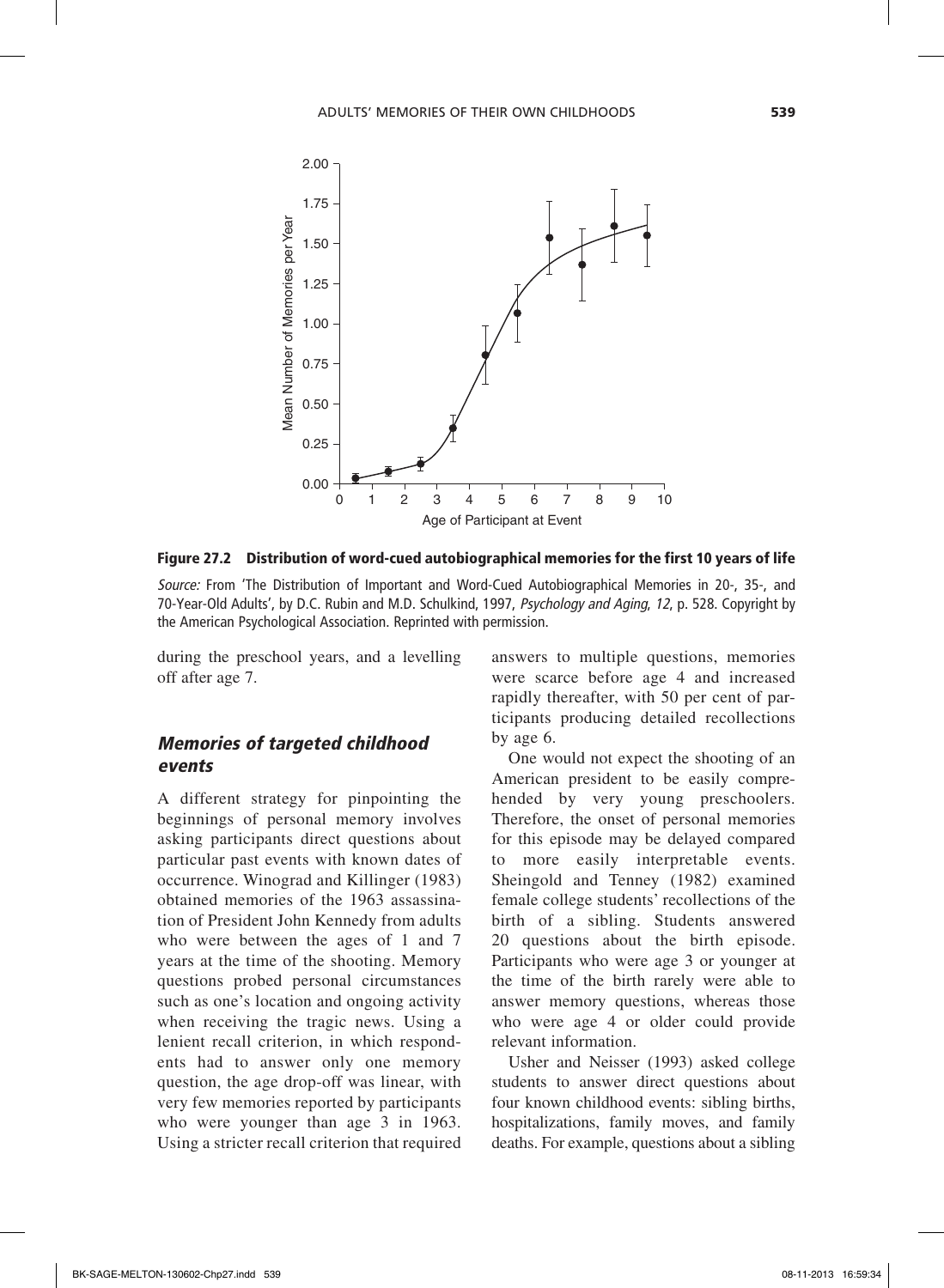birth included 'Who took care of you while your mother was in the hospital?', 'Where were you the first time you saw the baby?', and 'What was the baby wearing?' A majority of participants who were age 2 at the time of a sibling birth or hospitalization were able to answer some memory questions, whereas many participants answered questions about family deaths and moves only at age 3 or 4.

Eacott and Crawley (1998) examined memories of the birth of a sibling using Usher and Neisser's (1993) procedure but with a much larger sample of participants who had been between ages 2 and 3 at the time of the birth. A majority of participants who were 2 years 4 months or older were able to answer multiple memory questions; remembering before this age was apparent but less extensive. In a follow-up study using the same methodology, Eacott and Crawley (1999) targeted memories of sibling births that occurred between the ages of 1 year 2 months and 1 year 11 months. A majority of participants could answer at least one memory question (60 per cent), and a sizeable minority could answer multiple questions.

Although studies by Usher and Neisser (1993) and Eacott and Crawley (1998, 1999) indicate that personal memories of events occurring even before age 2 or 3 may persist into adulthood, the methodology – asking participants to answer a series of direct questions about particular events – raises serious methodological concerns (see, for example, Loftus, 1993), which will be addressed in a later methodological comparison and critique.

#### *Consistency and accuracy*

Age distributions of early memories are orderly and reasonably consistent, but do memories accurately reflect the original events? The possibility exists that memories from the early ages of 2, 3, or 4 years are misremembered or misdated (see also Hayne and Tustin, Chapter 29 this volume). Because

it is rarely possible to determine with certainty what happened at the time of the original occurrence, researchers have looked instead for corroboration from other people who were present at the time or who have relevant knowledge. It is important to keep in mind, however, that memories provided by independent observers also are vulnerable to distortion and decay and as such provide a standard for tests of consistency but not factual accuracy (Loftus, 1993).

Howes, Siegel, and Brown (1993) provided some support for the general veracity of earliest memories. College students first reported their earliest childhood memories. They were then asked to contact another person who had been present when the remembered event occurred, to explain the purpose of the study to that person, and to provide them with as little detailed information as possible about the target event. The other person (the 'verifier') then wrote out their independent version of the episode. Participants were excluded if they talked with the verifier prior to obtaining their independent memory or failed to follow other directions and safeguards. Most (80 per cent) memories were either partially or fully verified. Although tests of memory accuracy did not rely on objective factual records, and a minority of memories were judged to be distorted in some way, the high level of consistency between students and verifiers bolsters the credibility of earliest recollections: 'the assumption of a standard or frequent distortion factor in infantile recall was not supported' (Howes et al., 1993: 108).

Bruce, Dolan, and Phillips-Grant (2000) elicited college students' personal memories of events that occurred during the first eight years of life. The researchers obtained permission to write to the participants' parents or other relevant individuals to validate reported memories. Again, memories were frequently validated by these sources: 49/55 memories were judged to be accurate, and two memories differed in only minor ways.

When college students are asked to recall pinpointed early childhood events, such as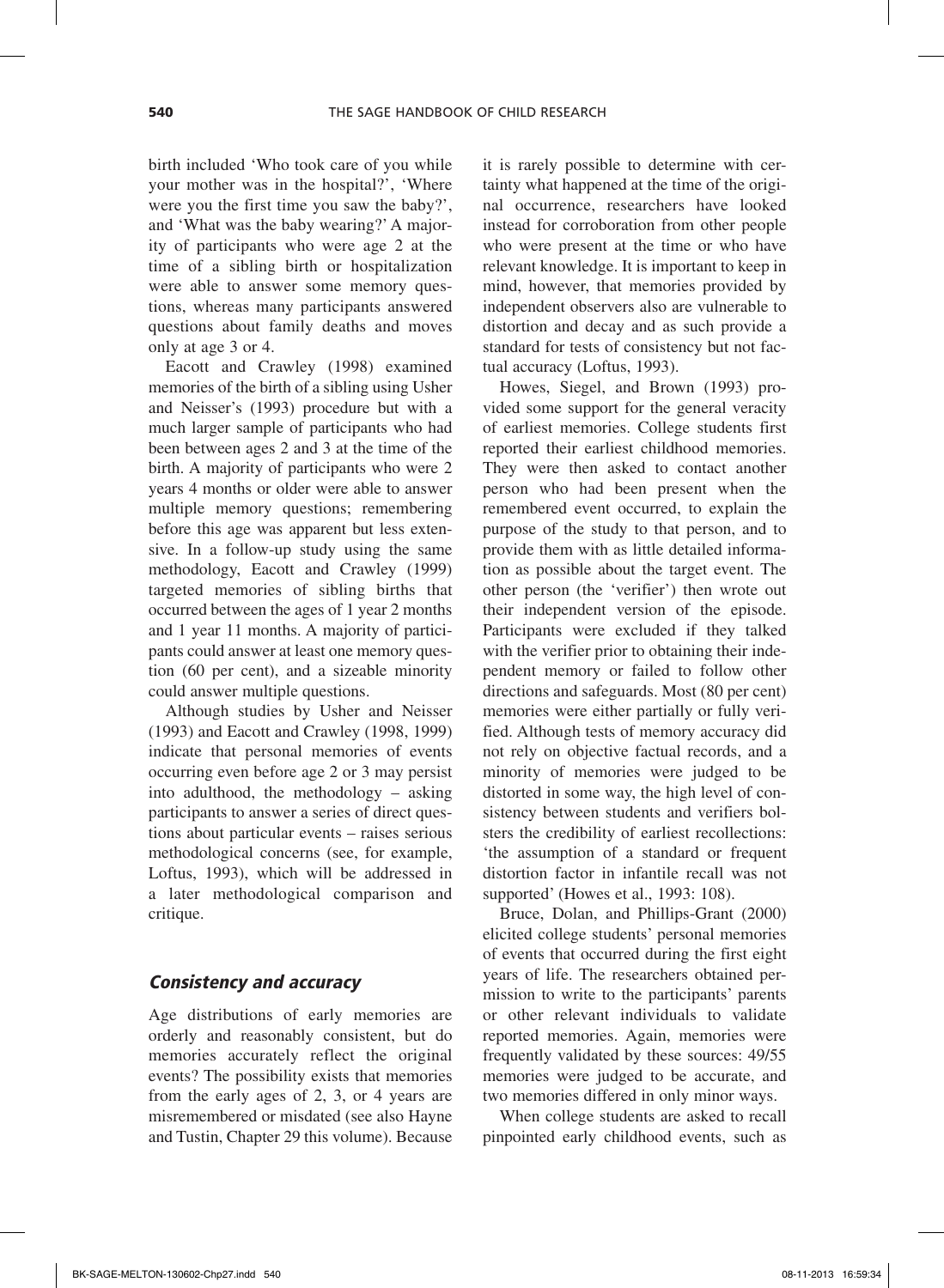the birth of a sibling (Eacott and Crawley, 1998, 1999; Usher and Neisser, 1993), their memories also are corroborated frequently by parents. Usher and Neisser (1993) contacted mothers and asked them to answer the same questions that their college student children had answered, and then to rate their children's memories for accuracy. Most of the responses given by college students were judged to be valid, and only 12 per cent were identified as definitely inaccurate. A majority of participants' responses in studies by Eacott and Crawley (1998, 1999) also were verified by their mothers, and only 13 per cent were denied.

Parents usually provide the independent confirmation in studies of memory consistency. Although agreement may be high in part because the remembered events have been rehearsed in family contexts, the evidence supports the general believability and robustness of early memories and is inconsistent with the idea of pervasive memory distortion.

#### *Emotional content*

The emotional tone of early memories has long been a topic of research and theory. A historical impetus for both scientific and clinical interest is Freud's repression theory, in which emotion-laden early memories, containing anxiety-provoking remnants of infantile sexuality, are thought to be repressed and replaced by more neutral, surrogate 'screen memories' (Kihlstrom and Harackiewicz, 1982; Pillemer and White, 1989; Waldfogel, 1948). An analysis of emotions expressed in earliest memories provides a test, albeit oversimplified, of the psychoanalytic model. A second reason for scientific and practical interest in emotions accompanying childhood memories involves concerns about the accuracy of early memories of trauma (Alexander, Quas, Goodman, Ghetti, Edelstein, Redlich, Cordon and Jones, 2005; Terr, 1988). A thorough analysis of memories of extreme trauma is beyond the scope of this chapter, but we return to this issue in our concluding section.

Both positive and negative emotions are well represented in studies of the earliest childhood memory. For example, Kihlstrom and Harackiewicz's (1982) college student participants identified their memories as pleasant (43 per cent), unpleasant (27 per cent), or neutral (30 per cent). Saunders and Norcorss (1988) reported a similar distribution of self-identified emotional tones: pleasant (43 per cent), unpleasant (32 per cent), and neutral (25 per cent). Dudycha and Dudycha's (1933b) participants identified fear (30 per cent), joy (28 per cent), anger (10 per cent), and wonder or curiosity (8 per cent) as the predominant emotions accompanying their memories. Wang (2001) also found a mixture of positive and negative emotions in earliest memories. Waldfogel (1948) had students report multiple early childhood memories. His analysis of emotion terms that students used to describe the remembered experiences revealed a 'wide variety of emotional experiences' (p. 18), with joy (approximately 30 per cent) and fear (approximately 15 per cent) being the most common reactions.

Howes et al. (1993) coded earliest memories for emotional content (a single memory could be coded as containing both positive and negative affect); they identified a preponderance (55 per cent) of negative emotions, with 19 per cent involving positive emotions and 29 per cent falling into noaffect-reported or explicitly non-emotional categories. It is unclear whether differences in method (for example, using researchers' content coding to identify emotions rather than obtaining participants' self-evaluations of emotional tone) contributed to the comparatively high incidence of negative memories in this study.

Emotions expressed in earliest memories appear to be comparable to emotions accompanying memories of events occurring at older ages. West and Bauer (1999) compared earliest and later memories (occurring after age 7) directly, using the same sample of participants and the same methodology, and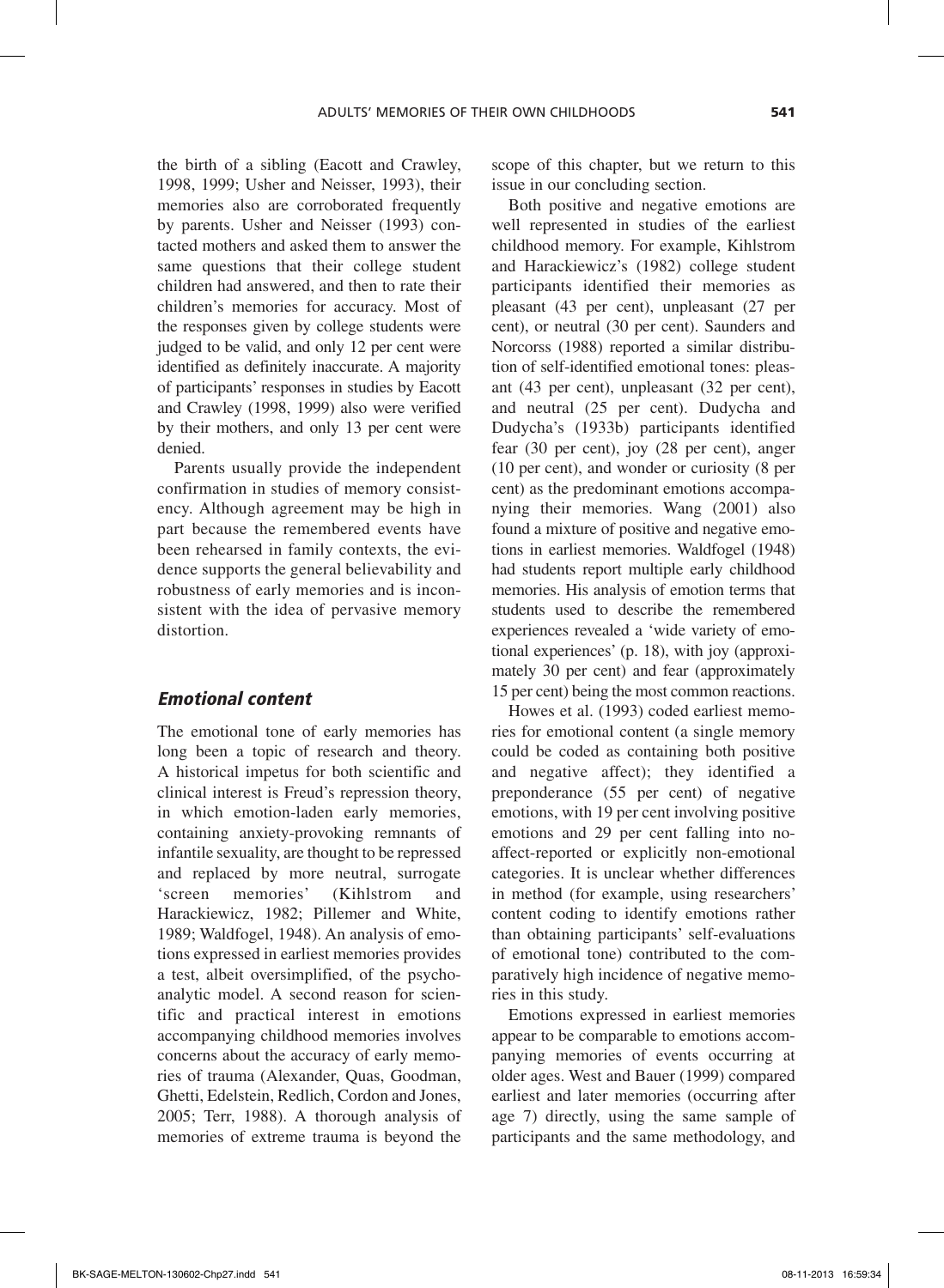concluded that 'there do not appear to be systematic differences in the emotional content of early and later memories' (273). Pillemer and White (1989) also noted a similar range of positive and negative emotions in earliest memories and in memories of later life events, such as those occurring during the college years.

The range of feelings accompanying earliest memories is inconsistent with the idea that negative emotional reactions are hidden by banal screen memories: 'memories of troubling experiences from early childhood appear to be no less common than negative memories from adulthood' (Pillemer and White, 1989: 308). But simple distributions of emotions expressed in early episodes do not address the important issue of memory accuracy or consistency across emotional categories. Howes et al. (1993) examined whether certain types of emotional memories are more likely than others to be independently verified: proportions of fully and partially verified memories were quite similar across positive (67 per cent), negative (65 per cent), and no-affect-reported (60 per cent) emotion categories.

#### *Memory complexity*

Studies have identified age-related changes not only in memory incidence, but also in memory complexity, elaboration, or completeness. Winograd and Killinger (1983) analyzed the number of questions that participants could answer regarding their personal circumstances when learning of the Kennedy assassination. Informational complexity of memories increased markedly for respondents who had been older than age 4 at the time of the shooting. When college students answered direct questions about sibling births, family moves, family deaths, and hospitalizations, their memories showed age-related increases in elaboration from 2 to 3 years and again from 3 to 4 years (Usher and Neisser, 1993). Davis, Gross, and Hayne

(2008) elicited students' memories of a sibling birth using open-ended probes rather than direct questions; they identified a consistently low level of reported information between the ages of 1 and 3, followed by a strong increase in memory elaboration at age 4 and a levelling off at age 5.

A different way to identify age trends in informational complexity involves comparing fragmentary and intact memories. Bruce, Wilcox-O'Hearn, Robinson, Phillips-Grant, Francis, and Smith (2005) asked college students to report two distinct types of memories. They elicited event memories by asking for 'the earliest personal event in your life that you can remember … it is a story about an event or incident in your life … it has a beginning and an end and you will be able to recall some specific details about what happened' (571). The probe for fragment memories requested 'the earliest memory fragment in your life that you can remember. A memory fragment is not a story with a beginning and an end … it is nothing more than an isolated fragment that sticks in your mind' (571). Results supported the idea that earliest memories become more complete and story-like with increasing age: the mean age of the earliest memory fragment (3.52 years) was younger than the mean age of the earliest memory story (4.36 years).

Analyses of informational complexity support the idea that memories formed later in childhood are richer than memories formed earlier. Memories from the first two years of life are scarce, and 'when memories do begin to appear, they are relatively thin and incomplete' (Usher and Neisser, 1993: 164). These analyses also provide indirect support for the idea that adults' memory reports are trustworthy. If early events are shaped, reinterpreted, and distorted from an adult's perspective as part of the remembering process, why would memories of learning about the Kennedy assassination (Winograd and Killinger, 1983) or a sibling birth (Davis et al., 2008) show marked increases in complexity precisely at ages 4 or 5? It is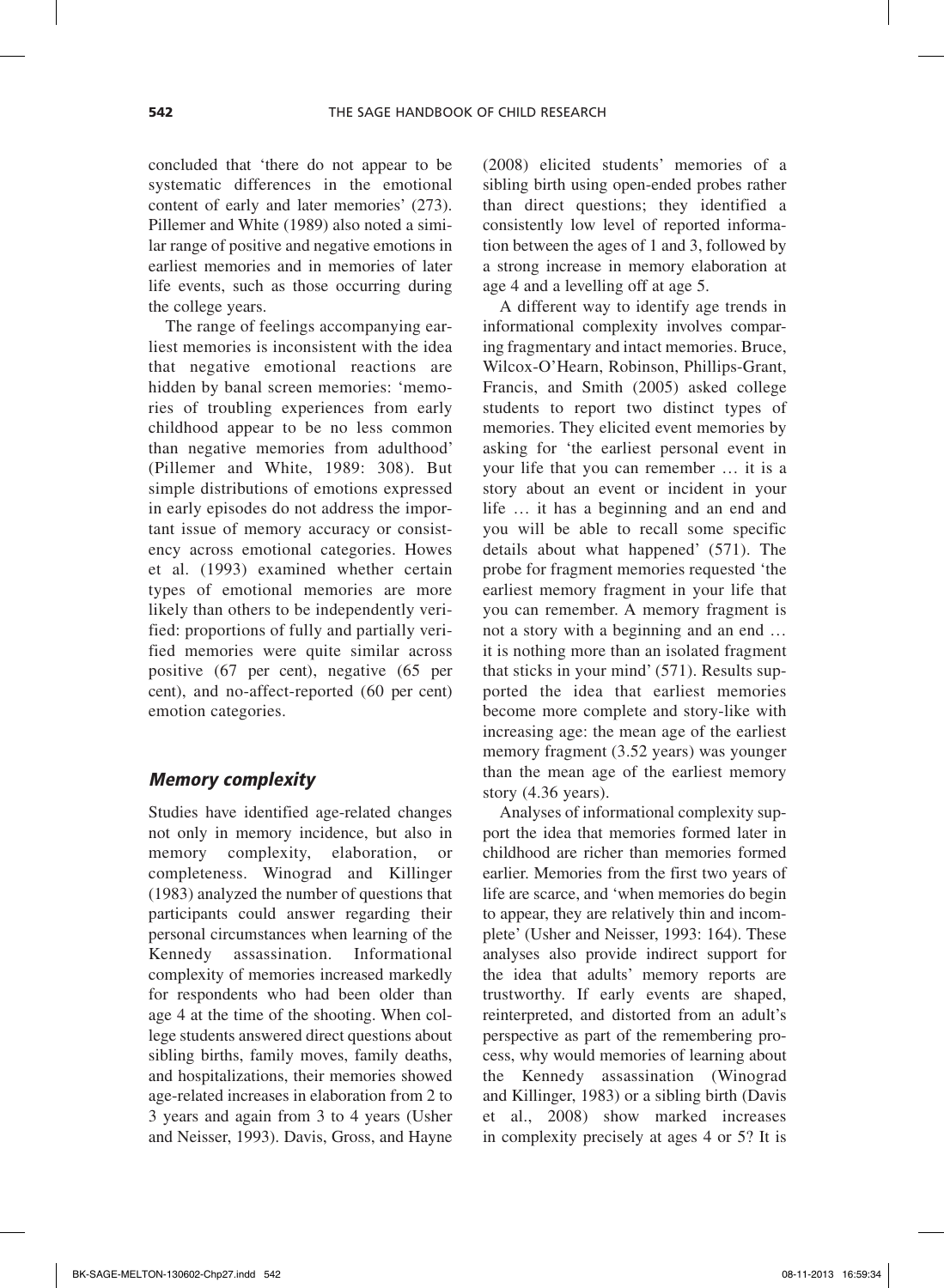difficult to attribute sudden age-related increases in memory elaboration to the influence of family stories or to other distorting reconstructive processes operating during recall.

#### *Comparison of methods*

Studies published over the past 100 years have produced a reasonably consistent picture of adults' early childhood memories. There is a scarcity of memories before age 2 or 3, and a rapid increase in memory incidence and richness thereafter. But the overall picture is not entirely consistent. For example, between-study variation exists in the reported age of the earliest memory. Although some of the variation is undoubtedly due to sampling error or to differences in participant characteristics, differences in study methodology also are apparent and potentially influential (Davis et al., 2008; Jack and Hayne, 2007; Loftus, 1993; White and Pillemer, 1989).

Studies using open-ended probes consistently identify the average age of the earliest memory as occurring between ages 3 and 4, whereas some studies employing direct questions about targeted events identify age boundaries at or even before 2 years. These findings are not entirely contradictory. Because the mean age of the earliest childhood memory is a statistical abstraction rather than a lower limit, occasional reports of isolated memories from before age 3 should be expected. In addition, identifying a single earliest lifetime memory without cues of any sort is a challenging task (Pillemer and White, 1989); self-generated strategies that people use to identify their earliest memory are not well known. Specific probes help to structure the search process and could lead to greater success in identifying very early memories.

On the other hand, asking direct questions about targeted events may overestimate the degree to which very early memories are available to adults' purposeful recall efforts. Some of the questions appear to be answerable using simple inference or general knowledge rather than specific episodic memory (Davis et al., 2008; Loftus, 1993). For example, in Usher and Neisser's (1993) influential study, answers to questions such as 'Who took care of you while your mother was in the hospital?' could be based on general knowledge rather than a precise memory of a pinpointed early childhood episode.

Davis and colleagues (2008) showed that study outcomes are in fact strongly influenced by variations in scoring criteria. Participants were asked to recall the circumstances of a sibling birth in response to direct questions used previously by Usher and Neisser (1993) and Eacott and Crawley (1998). Answers were scored using three different criteria: (1) a lenient system used by Usher and Neisser (1993) and Eacott and Crawley (1998) in which any informative response was accepted; (2) a somewhat stricter system used by Sheingold and Tenney (1982) in which answers were required to be specific; and (3) a new system based on suggestions by Loftus (1993) in which responses were required to be so detailed that they could not have been a product of guessing. For example, acceptable answers to the question 'What was the baby wearing?' included 'a blanket' using the most lenient scoring system, 'a slightly pale pink towel' using the intermediate scoring system, and 'a bright pink floral wrap' using the strict scoring system. Not surprisingly, choice of scoring criteria matters. Using the criteria adopted by Usher and Neisser and by Eacott and Crawley, Davis et al. (2008) found that fully 100 per cent of their college student participants were able to answer at least three memory questions about a sibling birth that had occurred when they were 1 year old. This surprising result suggests that participants were relying at least in part on general knowledge rather than on precise memory images or content. Using the strictest scoring criteria, only 40 per cent of respondents who were age 5 when a sibling was born received credit for three valid answers to memory questions.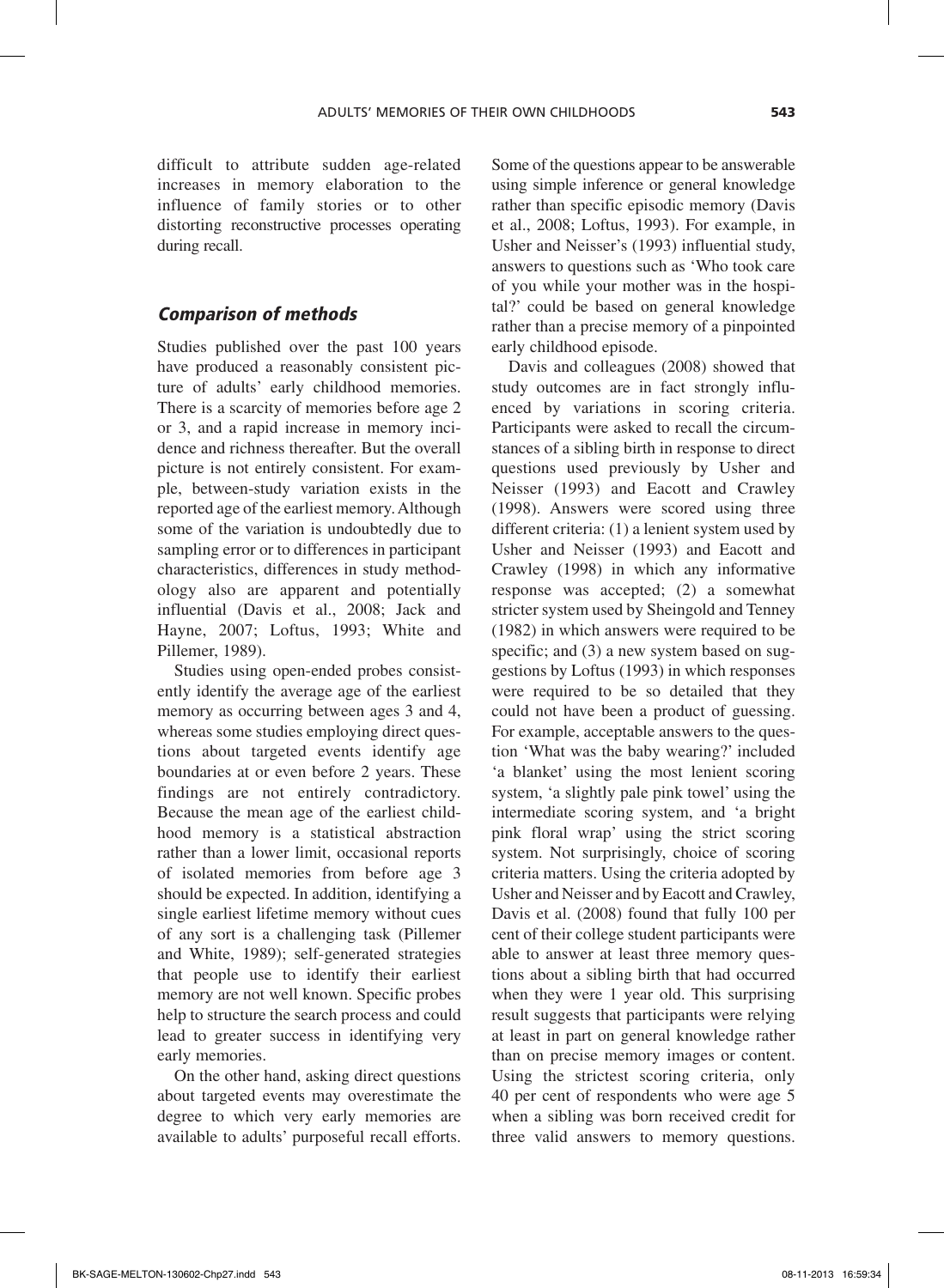The authors made a case for using the intermediate scoring criteria, in which responses are required to be specific but not so overly detailed that many apparently reasonable responses are disqualified.

Even among researchers who use the same general methodological approaches, minor variations in how memory questions are asked can be influential. For example, the degree to which instructions stress that participants should decline to answer direct questions when they have no corresponding specific personal memory may be important (Eacott and Crawley, 1998). Bruce et al. (2005) demonstrated a dramatic effect of question type: requests for disconnected fragmentary memories produced a younger mean age of the earliest memory than requests for fully formed, story-like memories.

Given the potential impact of method on reported outcomes, study results cannot be accepted simply at face value. The valuable research strategy used by Hayne and colleagues (Davis et al., 2008; Jack and Hayne, 2007), in which different methodological approaches are implemented and compared within the same study, can inform both critiques of prior research and the design of new studies.

#### *Culture and gender*

Culture and gender are the among the most prominent individual difference variables in autobiographical memory research. Other potential influences include intelligence (Rabbit and McInnis, 1988), personality (Kihlstrom and Harickiewicz, 1982; Myers and Brewin, 1994; Spirrison and McCarley, 2001), and handedness or inter-hemispheric interaction (Christman, Propper and Brown, 2006). We limit our analysis to gender and culture because relevant studies are plentiful and because gender and cultural effects have well-articulated theoretical implications for the development of autobiographical memory.

Gender and cultural differences in early memory have attracted intense scientific interest in large part because they bear directly on a major new theory of autobiographical memory development, what has been called the social construction or social interaction model (Hudson, 1990; Nelson, 1993; Pillemer, 1998a, 1998b; Pillemer and White, 1989; Wang, 2003) or the social cultural theory (Fivush, Haden, and Reese, 2006; Fivush and Nelson, 2004; Nelson and Fivush, 2004; Wang, 2008). According to this theoretical perspective, autobiographical memory development is much more than the predetermined evolution of an internal cognitive system. Development occurs as a result of social interactions involving parents and family members. Parents engage their children in memory talk from a very early age, even before the child has the language skills necessary to contribute fully. With increasing age the child slowly assumes more and more conversational responsibility. These parentguided conversations show the child what personal memory is and how to use it to forge social connections, solve problems, and construct an autobiographical sense of self (Fivush et al., 2006).

One implication of the social interaction model is that memory should vary as a function of the amount and quality of parent– child talk about the past. Fivush and colleagues have extensively examined reminiscing in parent–child dialogues (summarized by Fivush et al., 2006). Highly elaborative mothers eagerly engage their children in memory talk by using open-ended questions and by providing and encouraging detailed event descriptions. Less elaborative mothers use a more sparse and informational questioning style in which they seek out answers to particular questions rather than personal details. Children of highly elaborative parents also adopt an elaborative memory style and produce richer and more detailed personal memories than children of less elaborative parents (Reese, Haden and Fivush, 1993). Memory styles are modifiable: children whose mothers received training in elaborative reminiscing techniques produce memories that are more detailed and under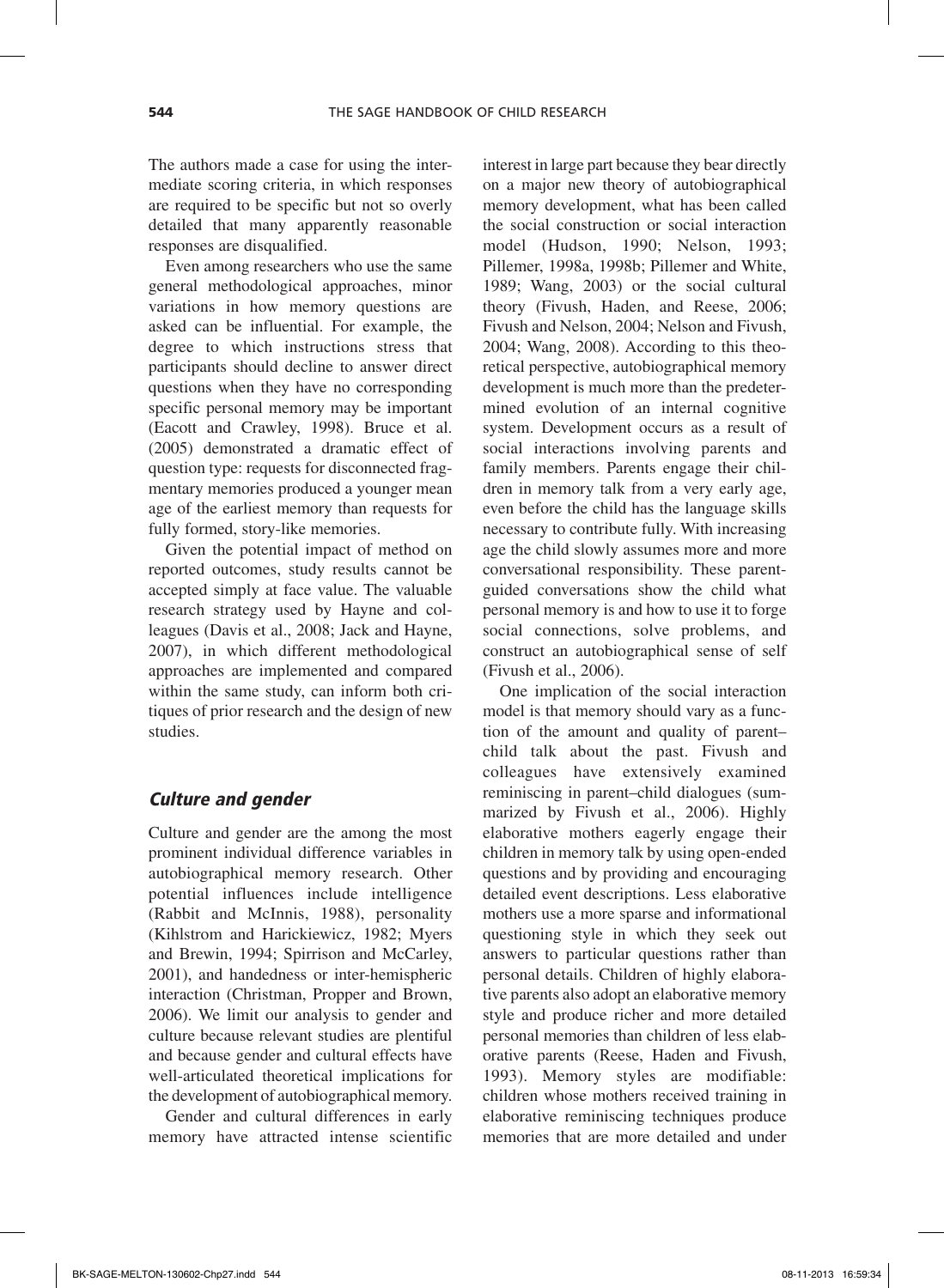some circumstances more accurate than do children of untrained mothers (Boland, Haden, and Ornstein, 2003; Reese and Newcombe, 2007).

Comparisons between males and females, and among cultural groups, provide a natural laboratory for examining how distinctive styles of social interaction in childhood contribute to memory performance. Do adults representing different cultural and gender groups vary systematically in the ways that childhood is remembered? Do corresponding cultural and gender differences exist in parent–child talk about the personal past? Research has provided affirmative answers to both of these questions.

#### *Culture*

Researchers have identified consistent relationships between cultural identity and adults' earliest recollections (for reviews, see Leichtman, Wang and Pillemer, 2003; Pillemer, 1998a; Wang, 2003; Wang, 2008 provides a detailed summary of individual studies). Comparisons frequently involve Caucasian and Asian participants, in part because of the availability of large numbers of Asian students attending American universities and in part because of distinctive cultural patterns of child socialization. When adults are asked to recount their earliest memory, Caucasians often describe events that occurred earlier in childhood than do Asians (see Table 27.1). Mullen's (1994) initial analysis focused on college students, graduate students, and adults affiliated with universities in the Boston area. In three separate studies, the age of the earliest memory for Asians (representing both Asian Americans and foreign Asians from various countries of origin) was later than Caucasians by 8.8 months, 5.3 months, and 4.9 months. When Mullen obtained memories from individuals who had grown up in Korea and who completed questionnaires written in Korean, the average age of the earliest memory was substantially older than in mixed Asian college samples.

Mullen's (1994) discovery of a younger age of the earliest memory for Caucasian students compared to Asian students was confirmed in a series of studies conducted by Wang and colleagues (Wang, 2001; Wang and Ross, 2005). The expected cultural difference also was evident when American and Taiwanese college students were asked to report their earliest memories involving the self, mother, family, friend, and surroundings (Wang, 2006). In each of these five domains, memories recounted by Caucasians were notably earlier than memories recounted by Asians. Fiske and Pillemer (2006) elicited college students' earliest memories of dreams; they identified a higher incidence and earlier occurrence of childhood dream memories among Caucasians than among Asians. Matsumoto and Stanny (2006) provided an exception to the predicted pattern of results: Japanese college students reported a younger age of earliest memory than did Caucasian students. Although the sample sizes were small, this discrepant finding for Japanese students indicates that differences between Asian sub-groups should be examined more carefully in future research.

Cultural differences in early memory content also are apparent (Wang, 2001, 2003, 2008; Wang and Ross, 2005). Wang (2003) summarized the differences as follows: 'Childhood memories reported by American adults tend to be voluminous, specific, selffocused, and emotionally elaborate, whereas memories provided by Chinese are often skeletal, generic, centered on relationships, and emotionally unexpressive'(65). The characteristic qualities of Caucasians' earliest memories – high specificity, high elaboration, richness of personal detail – support the development of a well-articulated independent sense of self, whereas the qualities of Asians' earliest memories – low specificity, brevity, and communal themes – are consistent with a later-developing, other-centred self-concept.

According to the social interaction hypothesis, cultural differences in the age and content of early memories should be linked to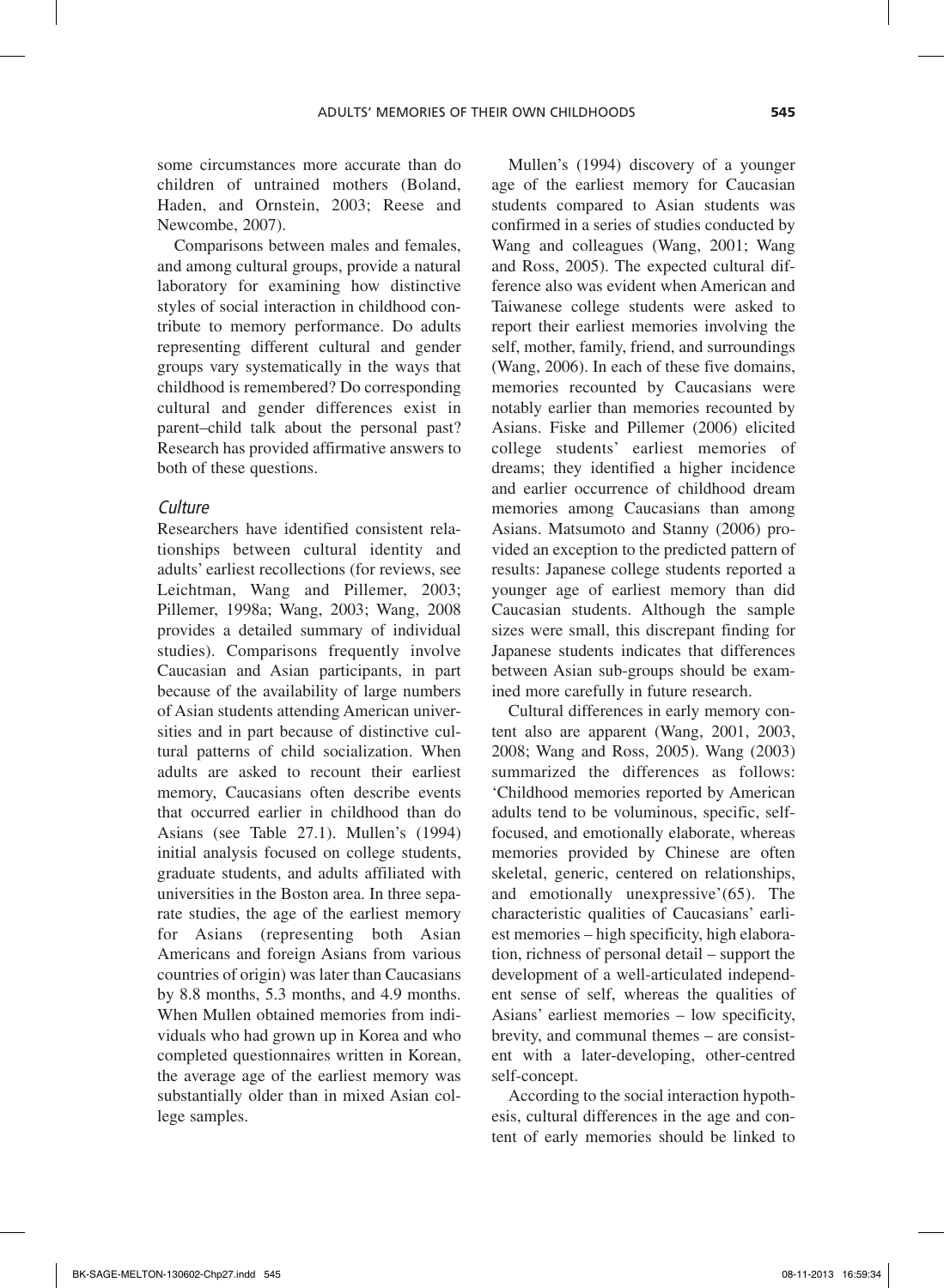corresponding differences in socialization practices. Mullen and Yi (1995) looked directly at patterns of parent–child memory talk among Caucasian families in the United States and Asian families in Korea. Mother– child conversations were recorded and analyzed; talk about specific episodes that the child had experienced was three times higher in the United States than in Korea. Wang and colleagues have reported parallel findings (summarized in Wang, 2003), in which Caucasian mothers reminisce with their children using a more elaborative conversational style and Chinese mothers adopt a less elaborative, factual questioning style. Presumably, the encouragement that Caucasian children receive to remember and talk about specific personal episodes facilitates their long-term recall years later.

Cultural differences in parent–child memory talk appear to reflect different world views about the processes and goals of human development (Fivush et al., 2006; Leichtman et al., 2003; Pillemer, 1998a; Wang, 2003). In general, Western cultures place a premium on the development of an autonomous, independent sense of self, whereas Asian cultures value interdependence and social connectedness. In the United States, 'personal event memories with specific details and elaboration are an important way for people to distinguish themselves as unique individuals … a coherent, elaborate, well-integrated life history with the individual cast as the central character is indispensable for psychological integrity and well-being' (Wang, 2003: 73). In Asian cultures, detailed personal memories do not contribute as strongly to a coherent sense of self: 'the construction of identity is less dependent on a unique autobiographical history but more on a web of relationships' (Wang, 2003: 73).

Asian–Caucasian differences in dream recall provide additional support for a connection between earliest memories and socialization practices (Fiske and Pillemer, 2006). As mentioned previously, Caucasian college students were more likely to remember childhood dreams and had a younger age

of the earliest dream memory. Participants also were questioned about dream-related behaviours and attitudes. Consistent with the social interaction hypothesis, Caucasians were more likely to report talking about their earliest dream with a parent; they received stronger encouragement to talk about their dreams; they were more comfortable sharing their dreams with their parents; they were more likely to talk about their dreams with others in adulthood; and they rated their dreams as more important.

MacDonald, Uesiliana, and Hayne (2000) examined earliest memories of New Zealand college students representing three distinct cultural groups: Europeans (mostly Northern European descent), Asians (mostly Chinese), and Maori (indigenous population). The mean age of the earliest memory for Asians (4.8 years) was predictably older than for Europeans (3.6 years), but Maori participants produced an even younger memory age (2.7 years). The age of the earliest memory for the Maori group is consistent with cultural values: Maori culture places a strong emphasis on both 'personal and tribal history' (MacDonald et al., 2000: 373). A follow-up study (Reese, Hayne and MacDonald, 2008) provided only mixed support for the social interaction hypothesis. Maori mothers were actually less elaborative than European mothers when talking with their children about recent shared past events, although they were somewhat more elaborative when telling the child about a highly significant past event: the child's birth. By adopting an elaborative memory style when recounting truly important family episodes, Maori mothers 'may be helping their children to encode a wide range of early memories in a richer way and later to retain these early memories into adulthood' (Reese et al., 2008: 122). Nevertheless, the authors acknowledge that other explanations are plausible, such as a greater willingness among Maori participants to report earliest memories that are fragmentary rather than story-like.

Harpaz-Rotem and Hirst (2005) conducted a unique test of the social interaction model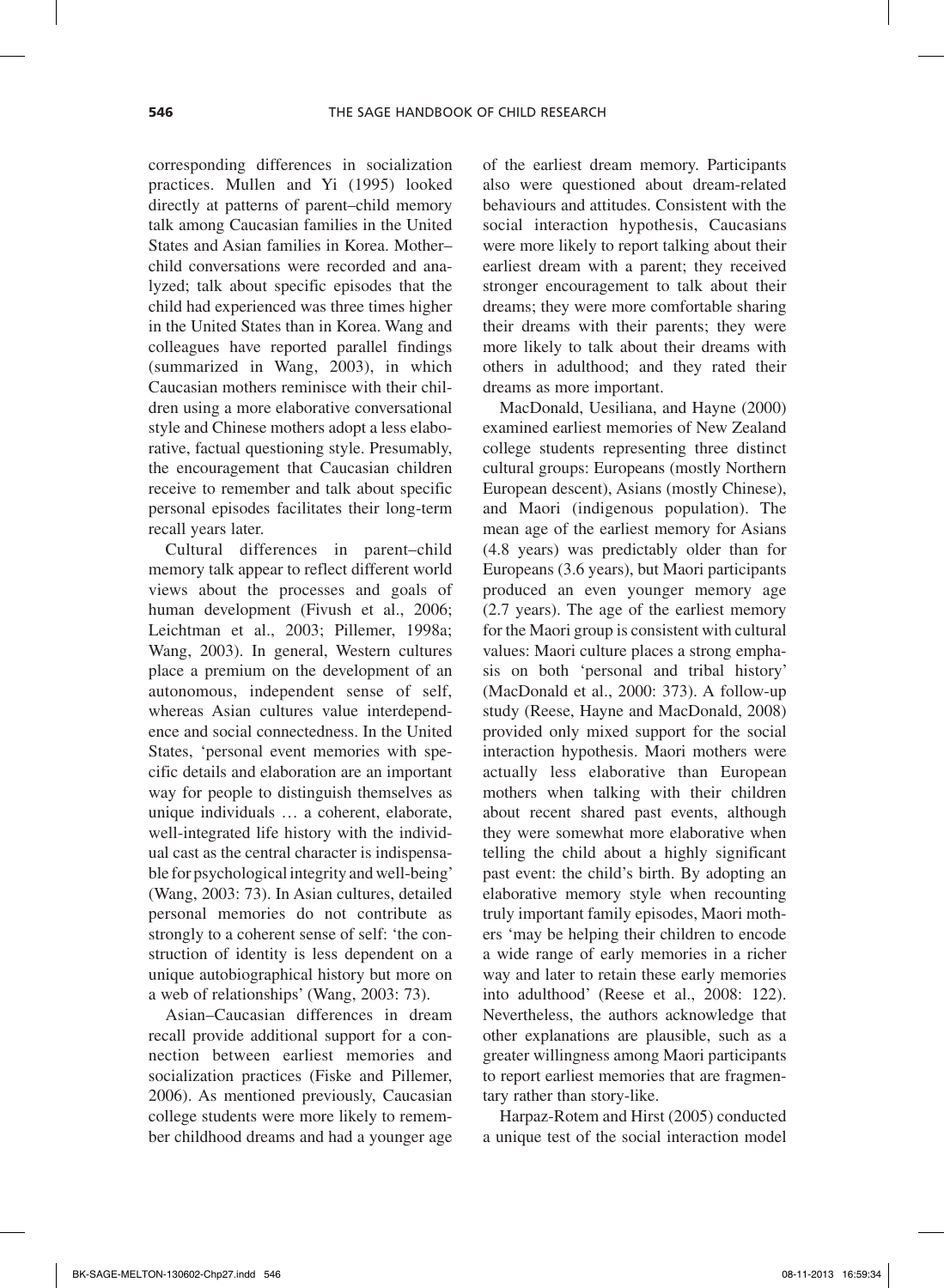by comparing memories of Israeli adults raised either in a traditional family setting or a kibbutz. Although these groups of participants do not represent different cultures in a technical sense, the family environments differ greatly. Kibbutz-raised children live in a group facility where a trained nurse is responsible for the care of multiple children. Because parent–child contact is more limited in a kibbutz than in a traditional home, memory talk about personally experienced past events may occur less frequently. As predicted, the mean age of the earliest memory for adults raised at home (3.08 years) was younger than the mean age for children raised in a kibbutz (4.15 years). A second study compared adolescents who had grown up in a traditional kibbutz to adults who had grown up in a reformed kibbutz, where children sleep in their parents' house and go to group care only during the day. The mean age of the earliest memory for adults raised in a traditional kibbutz (4.02 years) was older than the mean age for adults who were raised in a reformed kibbutz (2.93 years). A parent questionnaire confirmed that participants from traditional kibbutzim spent less time with parents than participants from reformed kibbutzim. The authors speculated that the traditional kibbutz 'reduces the opportunity for initiating episodes to co-construct the past' (Harpaz-Rotem and Hirst, 2005: 58).

Associations between the mean age of adults' earliest memories, cultural values, and socialization practices are compatible with social interaction theory. Because the data are correlational in nature, support for the theory is indirect. The case for social interaction is strengthened because other potential explanatory factors do not lead to straightforward predictions about cultural differences (Harpaz-Rotem and Hirst, 2005). Long-term memory differences between Asians and Caucasians, or between traditional and reformed kibbutz members, could be due to different rates of brain maturation, cognitive development, or language development, but there is no obvious empirical or theoretical rationale for such predictions. Cultural variation in socialization practices provides the most compelling explanation for the highly consistent pattern of findings across diverse studies.

#### *Gender*

Gender differences in adults' recall of early childhood events and early socialization experiences also bear upon the social interaction model of autobiographical memory development (Fivush and Nelson, 2004; Pillemer, 1998a)*.* When adults are asked to recount their earliest childhood memory, women sometimes, but not always, recount episodes that occurred at earlier ages than do men. For example, an early study by Potwin (1901) identified a substantially younger mean age of the earliest memory for college women (3.01 years) than for college men (4.40 years). More recently, Mullen (1994) found that female college students reported earlier memories than male students in three separate studies, although some differences were small (Study 1: 0.8 months; Study 2: 5.2 months; Study 3: 1.3 months) and only the largest gender effect was statistically significant. Other researchers, including Harpaz-Rotem and Hirst (2005), Kihlstrom and Harackiewicz (1982), and Wang (2001), failed to find significant sex differences in the age of the earliest memory. Rubin's (2000) synthesis of studies that elicited multiple childhood memories from respondents revealed a similar pattern: 'gender differences are at best very small. Females might have slightly more memories for ages two, three, and four, but it is not clear whether this difference is reliable' (268).

MacDonald et al.'s (2000) cross-cultural analysis provides the only strongly contrary evidence to a possible female advantage in recall of early memories. The researchers found no gender differences in New Zealand European and Maori samples, but a significant difference for New Zealand Asians in which females actually had much older earliest memories than did men (differences of 31 months and 14.5 months in two studies). This surprising finding will be revisited in a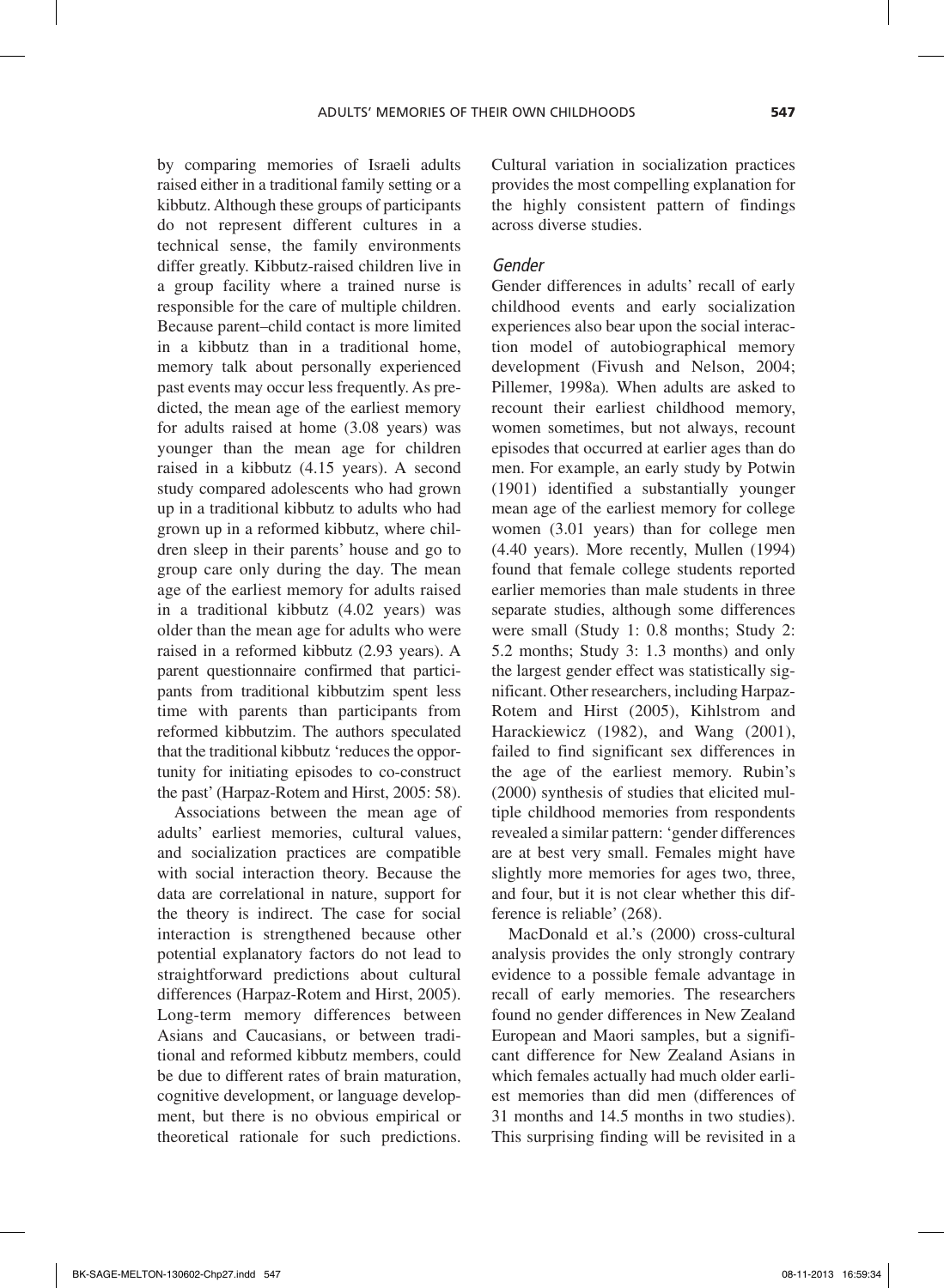later discussion of the social interaction hypothesis as it relates to gender differences. When their analyses focused on memory content rather than memory age, MacDonald et al. discovered that earliest childhood memories reported by women contained more information than memories reported by men across all three cultural groups.

Although support for a younger age of the earliest memory for women than for men is weak and inconsistent, the evidence for gender differences is more convincing when probes specifically target emotional memories. Cowan and Davidson (1984) asked college students to report 'one of your earliest memories in which you had a strong emotional reaction to another human being'(102); the median age at the time of the remembered emotional event was 5.5 years for females and 7.0 years for males. When college students provide childhood memories in response to emotion cues, females recall more memories than males and they retrieve them more rapidly. When recall is openended rather than cued, women remember more emotional but not non-emotional early memories than men do (Davis, 1999).

According to the social interaction model, gender differences in early socialization should mirror observed differences in adults' childhood memories. Fivush et al. (2006) provided a review and analysis of how mothers and fathers engage in memory talk with their sons and daughters. One principal finding is that parents engage in more elaborative reminiscing with girls than with boys (Reese and Fivush, 1993; Reese et al., 1996). In addition, mothers appear to adopt a more elaborative memory style when talking about emotional memories with daughters than with sons. Preschoolers' memories also reflect differences in emotional expression: 'girls are providing more elaborated and more emotionally rich narratives of their personal past than are boys' (Fivush et al., 2006: 1576).

Gender differences in parent–child reminiscing are consistent with the finding that women's early memories tend to be more detailed than men's memories, and especially

that women have greater access to early memories involving emotions. An important caveat is the indirect and at times post hoc nature of analyses linking early socialization to gender differences in adults' memories of childhood. Consider the contrary findings of MacDonald et al. (2000), in which Asian women in New Zealand reported a substantially older age of the earliest memory than did Asian men. The authors pointed out that Asian boys and girls may be socialized differently with a 'greater family emphasis on the personal experiences and accomplishments of sons relative to daughters' (MacDonald et al., 2000: 374). Yet other research examining the age of Asians' and Caucasians' earliest childhood memories has failed to identify significant culture-by-gender interactions (Wang, 2001, 2006). In sum, cultural comparisons provide more extensive, consistent, and convincing support for the social interaction hypothesis than do gender comparisons.

#### MEMORIES OF MIDDLE CHILDHOOD AND ADOLESCENCE

The preceding analysis of early childhood memories is based on a large body of theoretically motivated research. Scientific interest in adults' memories of early childhood flows in part from a fascination with the provocative psychoanalytic concept of infantile amnesia and the contrasting theoretical perspectives offered by modern developmental psychology. Although research psychologists have for the most part eschewed repression as a primary explanatory factor, the idea of a dramatic change in autobiographical memory during the preschool years has provided an organizing structure for memory research and a 'dramatic forum for demonstrating the explanatory power and real-world applicability of developmental science' (Pillemer, 1998b: 897; see also Saywitz and Camparo, Chapter 21). The convergence of theory and research has increased our understanding of early memory but at the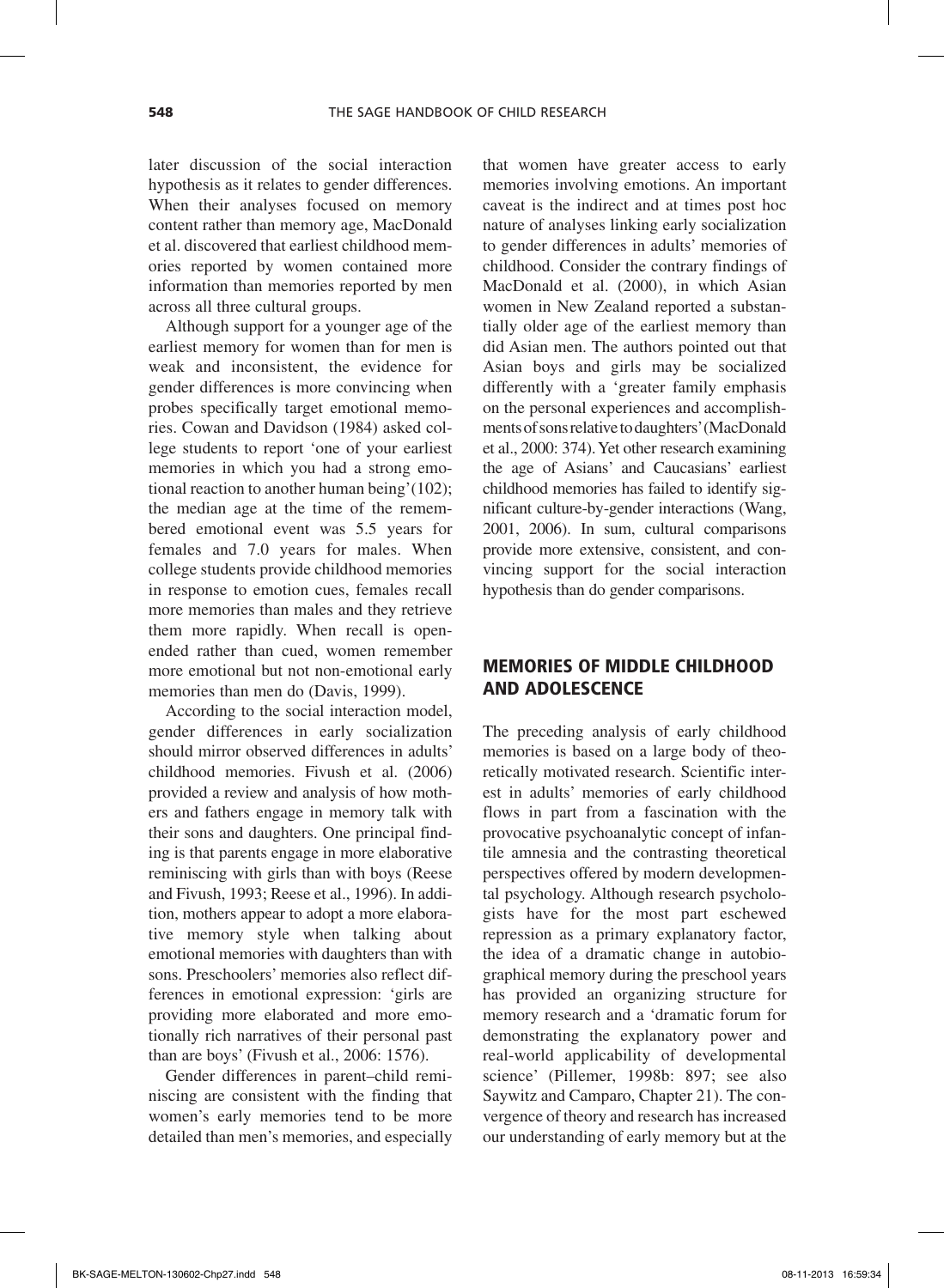same time has diverted attention from the potential importance of later developmental transitions.

Research has targeted adults' memories of middle childhood and adolescence far less frequently and systematically than memories of early childhood. Newcombe et al. (2007) observed that empirical studies of childhood memory 'rarely include data on events experienced at later ages, such as 10 or 12 years'(42). Thorne (2000) noted that personality psychologists' interest in autobiographical memories has been 'relegated to internalized representations of early childhood experiences'(45) and she called for a greater focus on memories of adolescence. The occasional study has examined agerelated changes in memory content. For example, Thorne (1995) identified a lower incidence of episodes involving parents, and a higher incidence of episodes involving peers, in memories of adolescence than in memories of middle childhood. But the absence of an overarching theoretical structure or organizational framework for individual studies makes it difficult to summarize the findings concisely and meaningfully.

One way to shift scientific attention to middle childhood and early adolescence is to direct the memory search to this specific age range. Collins, Pillemer, Ivcevic, and Gooze (2007) asked college students and middleaged adults to recount life events that had occurred when they were between ages 8 and 18. Participants described life episodes when they felt especially good or especially bad about themselves. Memories were then plotted as a function of age of occurrence. Figure 27.3 presents separate age distributions of positive and negative memories reported by college students (Collins et al., 2007, Study 2). The incidence of positive memories increases markedly at ages 17 and 18. In contrast, the distribution of negative memories is relatively flat, with only a modest age-related increase. To determine if the sharp rise in positive memories at the end of the requested age interval was tied specifically to late adolescence, college students were asked to report a positive and a negative memory occurring between the ages of 10 and 15 (Collins et al., 2007, Study 3). In this case, age distributions of positive and negative memories were quite similar, each showing a modest age-related increase consistent with conventional decay theories of memory.

Collins et al.'s (2007) findings support recent research and theory on what has been termed the reminiscence bump (Berntsen and Rubin, 2002; Rubin and Berntsen, 2003). When older adults are asked to recall life episodes, memories are overrepresented (they form a 'bump') between the ages of 15 and 30. Importantly, the memory peak in late adolescence and early adulthood occurs for positive but not negative life events. Berntsen and Rubin (2002) proposed a life script explanation for the divergent positive and negative age distributions. According to the theory, recall of positive events is guided by temporally constrained cultural expectations that identify positive landmark events during late adolescence and early adulthood. Predictable positive experiences include graduating from high school, gaining college acceptance, getting married, landing a job, and having a baby. A life script points the memory search to the age period where these positive events are expected to occur (but see Dickson, Pillemer, and Bruehl, 2011, for an alternative perspective). In contrast, the age of occurrence of major negative life events is not scripted or highly predictable, such that negative memories are spread more evenly across the life span. The 8- to 18-year age interval used by Collins et al. (2007) captures the beginning of the upward-sloping component of the reminiscence bump. Consistent with the life script theory, only positive memories showed a marked age-related rise during late adolescence. In addition, predictable events marking the major life transition from high school to college – high school graduation and awards, and college acceptance – occurred frequently in positive memories only.

By specifically targeting memories from middle childhood and adolescence, Collins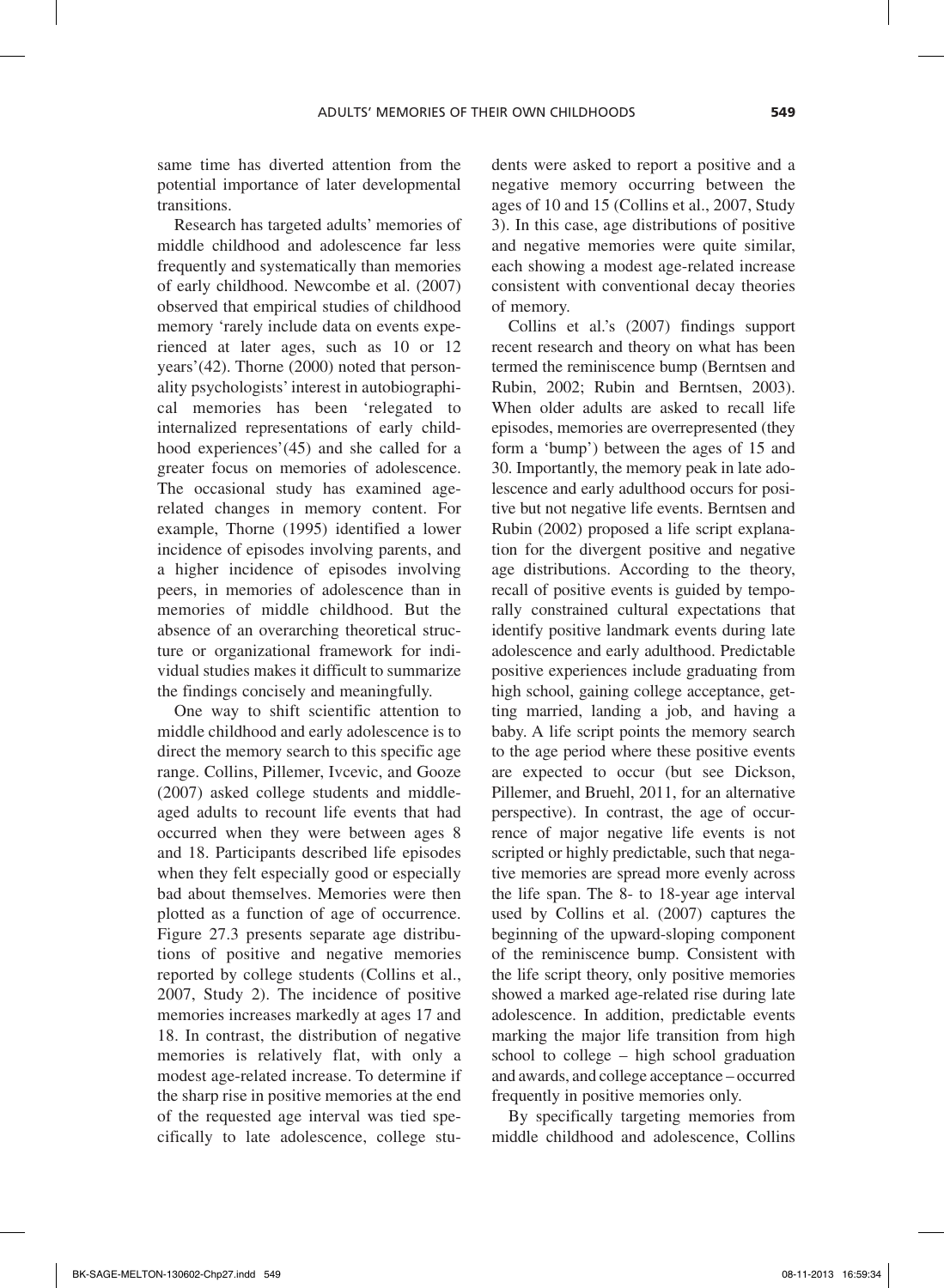

Figure 27.3 Age distributions of positive and negative memories between the ages of 8 and 18 years for Babson College students

*Source:* From 'Cultural Scripts Guide Recall of Intensely Positive Life Events', by K.A. Collins, D.B. Pillemer, Z. Ivcevic, and R.A. Gooze, 2007, *Memory & Cognition, 35*, p. 654. Copyright by the Psychonomic Society, Inc. Reprinted with kind permission from Springer Science and Business Media.

et al. (2007) revealed an age-dependent, theoretically meaningful pattern of results. When adults reminisce about their childhoods, we should expect not only a scarcity of very early memories, but also an overrepresentation of positive memories in late adolescence. Because highly salient personal memories may inform or direct current attitudes, behaviours, and self-perceptions (Bluck, Alea, Habermas and Rubin, 2005; Pillemer, 2003), vivid recollections of pivotal events from late adolescence could prove to be especially influential over the life course. Beliefs about 'who we are' may be anchored by memories representing the formative transition to adulthood. The clustering of positive memories in adolescence could have important implications for theories of adult selfconcept and personal identity (Thorne, 2000).

Research on the reminiscence bump identifies late adolescence as a critical transition point for autobiographical memory, and this age period is likely to draw increasing

scientific attention. What about the neglected decade between ages 6 and 16? Like early childhood and adolescence, middle childhood and pre-adolescence also are marked by developmental changes in brain structure and function, cognition, socialization, and sexuality. Discovering whether and how these changes influence, and are reflected in, adults' memories of childhood is a promising direction for new research.

#### **CONCLUSION**

Research on adults' recollections of childhood has enhanced our scientific understanding of long-term autobiographical memory. For example, the temporal distribution of earliest memories is well established, with almost all studies reporting a mean age of the earliest memory at 3 years or older. In addition, the contents of adults' early memories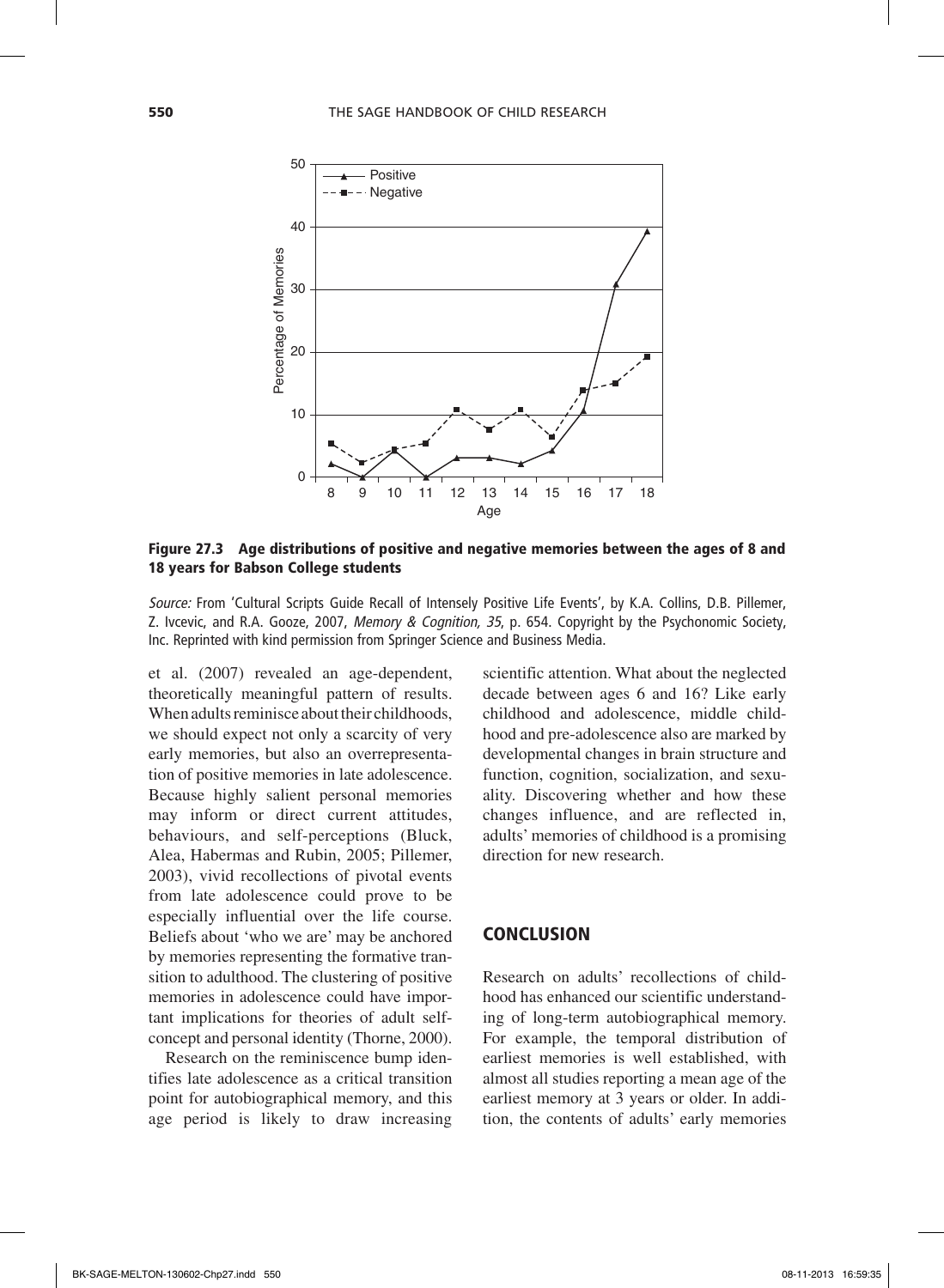are frequently corroborated by other individuals who are knowledgeable about the remembered events, thereby increasing our confidence in the validity of retrospective reports. Memory characteristics vary predictably across studies using different participant groups and methodologies. For example, the mean age of the earliest memory is consistently earlier for Caucasian than for Asian adults. In contrast to research on earliest childhood memories, studies of adults' memories of middle childhood are notably underrepresented in the scientific literature, and this is a fertile topic for new research.

Although research on adults' memories of childhood has provided a fuller scientific understanding of long-term recall processes, it has much less to say about the everyday *experience* of childhood. What, if anything, can be learned from adults' recollections of childhood that is not evident from children's own accounts or, for that matter, from adults' direct observations of children? These different sources of information may provide distinct yet complementary perspectives. Consider, as just one of many possible examples, adults' memories of strict parental discipline in childhood. Early experiences of 'being punished' are remembered and reinterpreted from an adult's longer view in which the past is connected to the present. When evaluated from the distant perspective of adulthood, the vividly remembered indignities and discomforts of childhood punishment could be offset in part by perceived long-term benefits (for example, 'My Dad was very tough on me, but he helped to make me into who I am today'). In contrast, children's contemporary stories of strict parental discipline, like direct observations of affected children, are unlikely to contain a parallel future-oriented perspective.

Other contributors to this volume draw attention to an issue that developmental researchers have for the most part failed to address: What value should be placed on children's own voices in research and policy decisions? Whether or not children are given voice in such matters could be influenced by discrepancies between children's current accounts and adults' retrospective accounts. If adults assume that their own perspectives on early life experiences are more valid or useful than those of children, the impact of children's voices is diminished. For researchers interested in capturing the true fabric of childhood experience, a triangulated approach that incorporates and balances adults' memories of childhood, children's current accounts, and direct observations of children is likely to prove most useful and insightful.

#### ACKNOWLEDGEMENTS

Preparation of this chapter was supported by the Dr. Samuel E. Paul Chair in Developmental Psychology, held by David B. Pillemer. Kie Kuwabara and Michelle D. Leichtman provided valuable feedback on the chapter.

#### **REFERENCES**

- Adler, A. (1937) 'Significance of earliest recollections', *International Journal of Individual Psychology*, 3: 283-7.
- Alexander, K.W., Quas, J.A., Goodman, G.S., Ghetti, S., Edelstein, R.S., Redlich, A.D., Cordon, I.M. and Jones, D.P.H. (2005) 'Traumatic impact predicts long-term memory for documented child sexual abuse', *Psychological Science*, 16(1): 33-40.
- Barrett, D. (1980) 'The first memory as a predictor of personality traits', *Journal of Individual Psychology*, 36(2): 136-49.
- Berntsen, D. and Rubin, D.C. (2002) 'Emotionally charged autobiographical memories across the lifespan: The recall of happy, sad, traumatic and involuntary memories', *Psychology & Aging*, 17(4): 636-52.
- Bluck, S., Alea, N., Habermas, T. and Rubin, D.C. (2005) 'A tale of three functions: The self-reported uses of autobiographical memory', *Social Cognition*, 23(1): 91-117.
- Boland, A.M., Haden, C.A. and Ornstein, P.A. (2003) 'Boosting children's memory by training mothers in the use of an elaborative conversational style as an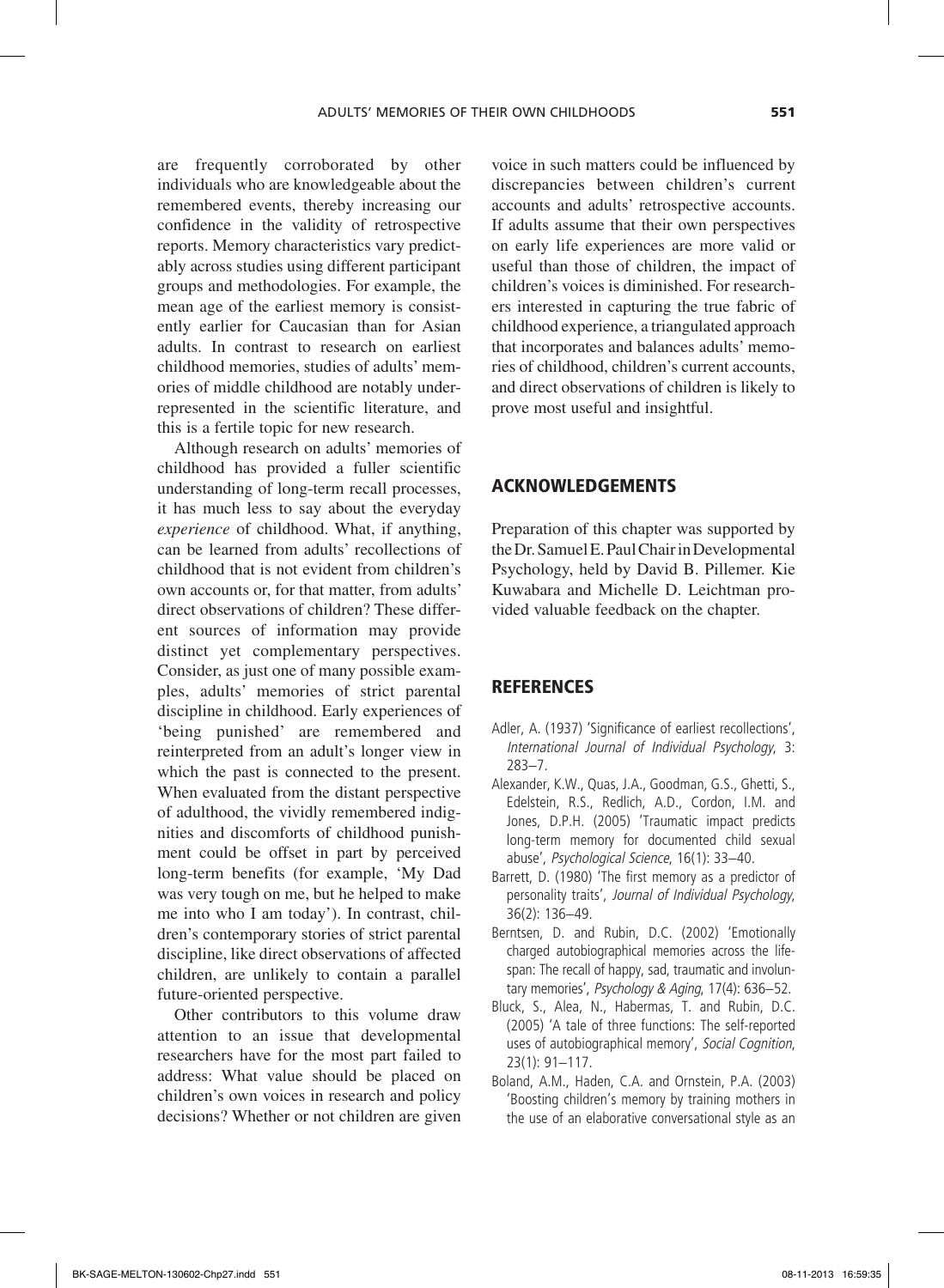event unfolds', *Journal of Cognition and Development*, 4(1): 39-65.

- Bruce, D., Dolan, A. and Phillips-Grant, K. (2000) 'On the transition from childhood amnesia to the recall of personal memories', *Psychological Science*, 11(5): 360-4.
- Bruce, D., Wilcox-O'Hearn, A., Robinson, J.A., Phillips-Grant, K., Francis, L. and Smith, M.C. (2005) 'Fragment memories mark the end of childhood amnesia', *Memory & Cognition*, 33(4): 567-76.
- Christman, S.D., Propper, R.E. and Brown, T.J. (2006) 'Increased interhemispheric interaction is associated with earlier offset of childhood amnesia', *Neuropsychology*, 20(3): 336-45.
- Collins, K.A., Pillemer, D.B., Ivcevic, Z. and Gooze, R.A. (2007) 'Cultural scripts guide recall of intensely positive life events', *Memory & Cognition*, 35(4): 651-9.
- Cowan, N. and Davidson, G. (1984) 'Salient childhood memories', *Journal of Genetic Psychology*, 145(1):  $101 - 7$ .
- Davis, P.J. (1999) 'Gender differences in autobiographical memory for childhood emotional experiences', *Journal of Personality and Social Psychology*, 76(3): 498-510.
- Davis, N., Gross, J. and Hayne, H. (2008) 'Defining the boundary of childhood amnesia', *Memory*, 16(5): 465-74.
- Dickson, R.A., Pillemer, D.B. and Bruehl, E.C. (2011) 'The reminiscence bump for salient personal memories: Is a cultural life script required?', *Memory & Cognition*, 39: 977-91.
- Dudycha, G.J. and Dudycha, M.M. (1933a). 'Adolescents' memories of preschool experiences', *Journal of Genetic Psychology*, 42(2): 468-80.
- Dudycha, G.J. and Dudycha, M.M. (1933b) 'Some factors and characteristics of childhood memories', *Child Development,* 4(3): 265-78.
- Dudycha, G.J. and Dudycha, M.M. (1941) 'Childhood memories: A review of the literature', *Psychological Bulletin*, 38(8): 668–82.
- Eacott, M.J. and Crawley, R.A. (1998) 'The offset of childhood amnesia: Memory for events that occurred before age three', *Journal of Experimental Psychology: General*, 127(1): 22-33.
- Eacott, M.J. and Crawley, R.A. (1999) 'Childhood amnesia: On answering questions about very early life events', *Memory*, 7(3): 279-92.
- Fiske, K.E. and Pillemer, D.B. (2006) 'Adult recollections of earliest childhood dreams: A cross-cultural study', *Memory*, 14(1): 57-67.
- Fivush, R., Haden, C.A. and Reese, E. (2006) 'Elaborating on elaborations: Role of maternal reminiscing style in

cognitive and socioemotional development', *Child Development*, 77(6): 1568-88.

- Fivush, R. and Nelson, K. (2004) 'Culture and language in the emergence of autobiographical memory', *Psychological Science*, 15(9): 573-7.
- Freud, S. (1953) 'Three essays on the theory of sexuality', in J. Strachey (ed.), *The Standard Edition of the Complete Psychological Works of Sigmund Freud*, *Vol. 7*. London: Hogarth Press. (Original work published 1905), pp. 135-243.
- Gur-Yaish, N. and Wang, Q. (2006) 'Self-knowledge in cultural contexts: The case of two western cultures', in A.P. Prescott (ed.), *The Concept of Self in Psychology*. New York: Nova Science, pp. 129-43.
- Hankoff, L.D. (1987) 'The earliest memories of criminals', *International Journal of Offender Therapy and Comparative Criminology*, 31(3): 195-201.
- Harpaz-Rotem, I. and Hirst, W. (2005) 'The earliest memory in individuals raised in either traditional and reformed kibbutz or outside the kibbutz', *Memory*, 13(1): 51-62.
- Howe, M.L. and Courage, M.L. (1993) 'On resolving the enigma of infantile amnesia', *Psychological Bulletin*, 113(2): 305-26.
- Howes, M., Siegel, M. and Brown, F. (1993) 'Early childhood memories: Accuracy and affect', *Cognition*, 47(2): 95-119.
- Hudson, J.A. (1990) 'The emergence of autobiographical memory in mother-child conversation', in R. Fivush and J.A. Hudson (eds.), *Knowing and Remembering in Young Children*. New York: Cambridge University Press, pp. 166-96.
- Jack, F. and Hayne, H. (2007) 'Eliciting adults' earliest memories: Does it matter how we ask the question?', *Memory*, 15(6): 647-63.
- Kihlstrom, J.F. and Harackiewicz, J.M. (1982) 'The earliest recollection: A new survey', *Journal of Personality*, 50(2): 134-48.
- Leichtman, M.D., Wang, Q. and Pillemer, D.B. (2003) 'Cultural variations in interdependence and autobiographical memory: Lessons from Korea, China, India, and the United States', in R. Fivush and C.A. Haden (eds.), *Autobiographical Memory and the Construction of the Narrative Self*. Mahwah, NJ: Erlbaum, pp. 73-97.
- Loftus, E.F. (1993) 'The reality of repressed memories', *American Psychologist*, 48(5): 518-37.
- MacDonald, S., Uesiliana, K. and Hayne, H. (2000) 'Cross-cultural and gender differences in childhood amnesia', *Memory*, 8(6): 365-76.
- Matsumoto, A. and Stanny, C.J. (2006) 'Languagedependent access to autobiographical memory in Japanese-English bilinguals and US monolinguals', *Memory*, 14(3): 378-90.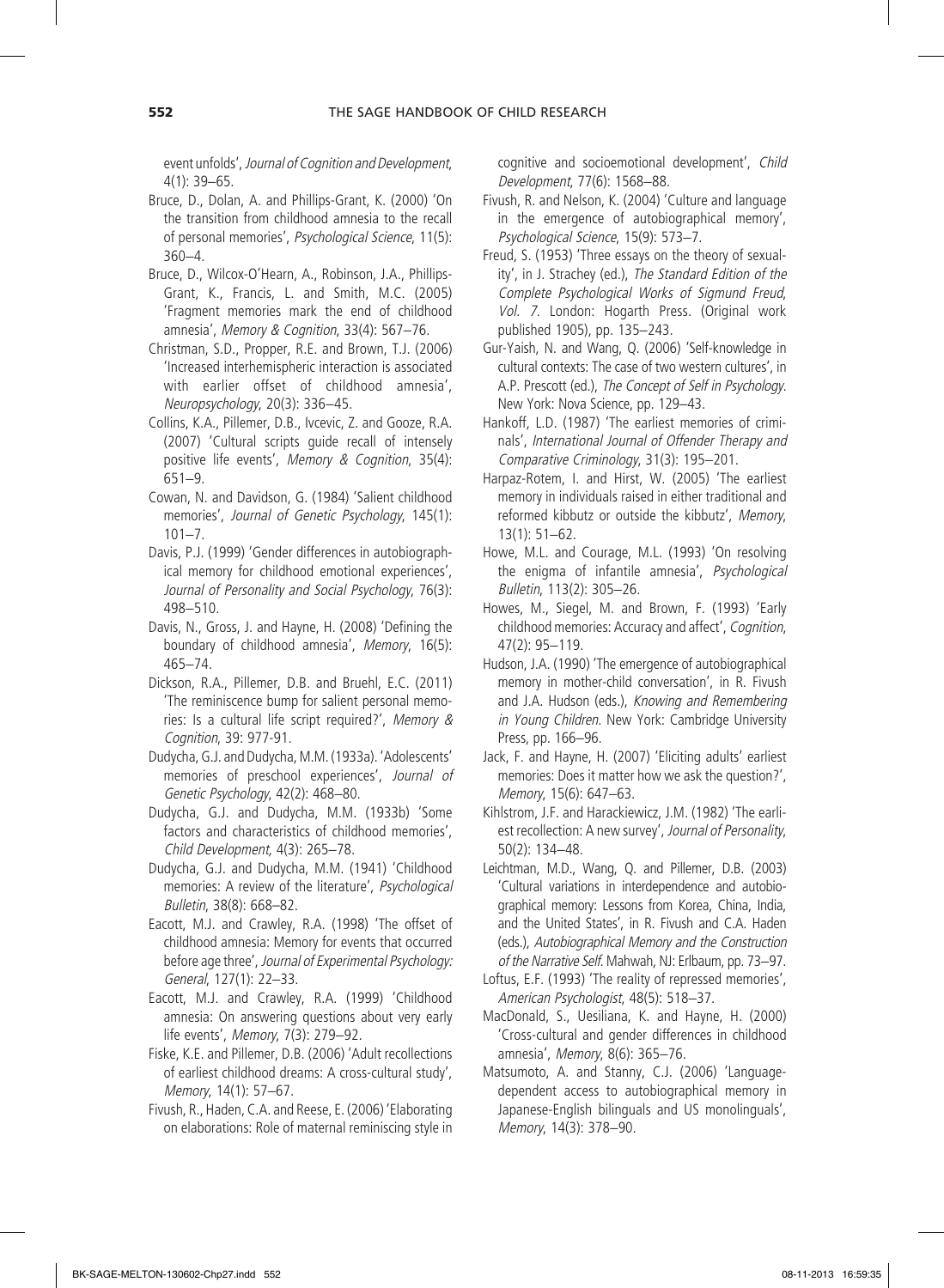- Miles, C. (1895) 'Minor studies from the psychological laboratory of Clark University: VIII. A study of individual psychology', *American Journal of Psychology*, 6(2): 534-58.
- Mullen, M.K. (1994) 'Earliest recollections of childhood: A demographic analysis', *Cognition*, 52(1): 55-79.
- Mullen, M.K. and Yi, S. (1995) 'The cultural context of talk about the past: Implications for the development of autobiographical memory', *Cognitive Development*, 10(3): 407-19.
- Myers, L.B. and Brewin, C.R. (1994) 'Recall of early experience and the repressive coping style', *Journal of Abnormal Psychology*, 103(2): 288-92.
- Nelson, K. (1993) 'The psychological and social origins of autobiographical memory', *Psychological Science*,  $4(1): 7-14.$
- Nelson, K. and Fivush, R. (2004) 'The emergence of autobiographical memory: A social cultural developmental theory', *Psychological Review*, 111(2): 486-511.
- Newcombe, N.S., Lloyd, M.E. and Ratliff, K.R. (2007) 'Development of episodic and autobiographical memory: A cognitive neuroscience perspective', in R.V. Kail (ed.), *Advances in Child Development and Behavior, Vol. 35*. San Diego, CA: Elsevier. pp. 37-85.
- Piaget, J. (1962) *Play, Dreams and Imitation in Childhood*. New York: Norton.
- Pillemer, D.B. (1998a) *Momentous Events, Vivid Memories: How Unforgettable Moments Help Us Understand the Meaning of Our Lives*. Cambridge, MA: Harvard University Press.
- Pillemer, D.B. (1998b) 'What is remembered about early childhood events?', *Clinical Psychology Review*, 18(8): 895-913.
- Pillemer, D.B. (2003) 'Directive functions of autobiographical memory: The guiding power of the specific episode', *Memory*, 11(2): 193-202.
- Pillemer, D.B. and White, S.H. (1989) 'Childhood events recalled by children and adults', in H.W. Reese (ed.), *Advances in Child Development and Behavior, Vol. 21*. Orlando, FL: Academic Press, pp. 297-340.
- Potwin, E.B. (1901) 'Study of early memories', *Psychological Review*, 8(6): 596-601.
- Rabbitt, P. and McInnis, L. (1988) 'Do clever old people have earlier and richer first memories?', *Psychology and Aging*, 3(4): 338-41.
- Reese, E. and Fivush, R. (1993) 'Parental styles of talking about the past', *Developmental Psychology*, 29(3): 596-606.
- Reese, E., Haden, C.A. and Fivush, R. (1993) 'Motherchild conversations about the past: Relationships of

style and memory over time', *Cognitive Development*, 8(4): 403-30.

- Reese, E., Haden, C.A. and Fivush, R. (1996) 'Mothers, fathers, daughters, sons: Gender differences in autobiographical reminiscing', *Research on Language and Social Interaction*, 29(1): 27-56.
- Reese, E., Hayne, H. and MacDonald, S. (2008) 'Looking back to the future: Maori and Pakeha mother-child birth stories', *Child Development*, 79(1): 114-25.
- Reese, E. and Newcombe, R. (2007) 'Training mothers in elaborative reminiscing enhances children's autobiographical memory and narrative', *Child Development*, 78(4): 1153-70.
- Richardson, R. and Hayne, H. (2007) 'You can't take it with you: The translation of memory across development', *Current Directions in Psychological Science*, 16(4): 223-7.
- Rubin, D.C. (1982) 'On the retention function for autobiographical memory', *Journal of Verbal Learning and Verbal Behavior*, 21(1): 21-38.
- Rubin, D.C. (2000) 'The distribution of early childhood memories', *Memory*, 8(4): 265-9.
- Rubin, D.C. and Berntsen, D. (2003) 'Life scripts help to maintain autobiographical memories of highly positive, but not highly negative, events', *Memory and Cognition*, 31(1): 1-14.
- Rubin, D.C. and Schulkind, M.D. (1997) 'Distribution of important and word-cued autobiographical memories in 20-, 35-, and 70-year-old adults', *Psychology and Aging*, 12(3): 524-35.
- Rule, W.R. (1983) 'Birth order and earliest memory', *Perceptual and Motor Skills*, 56(2): 601-2.
- Rule, W.R. and Jarrell, G.R. (1983) 'Intelligence and earliest memory', *Perceptual and Motor Skills*, 56(3): 795-8.
- Saunders, L.M.I. and Norcross, J.C. (1988) 'Earliest childhood memories: Relationship to ordinal position, family functioning, and psychiatric symptomatology', *Individual Psychology*, 44(1): 95-105.
- Sheingold, K. and Tenney, Y.J. (1982) 'Memory for a salient childhood event', in U. Neisser (ed.), *Memory Observed: Remembering in Natural Contexts.* San Francisco: Freeman, pp. 201-12.
- Spirrison, C.L. and McCarley, N.G. (2001) 'Age at earliest reported memory: Associations with personality traits, behavioral health, and repression', *Assessment*, 8(3): 315-22.
- Sutin, A.R. and Robins, R.W. (2005) 'Continuity and correlates of emotions and motives in self-defining memories', *Journal of Personality*, 73(3): 793-824.
- Terr, L. (1988) 'What happens to early memories of trauma? A study of twenty children under age five at